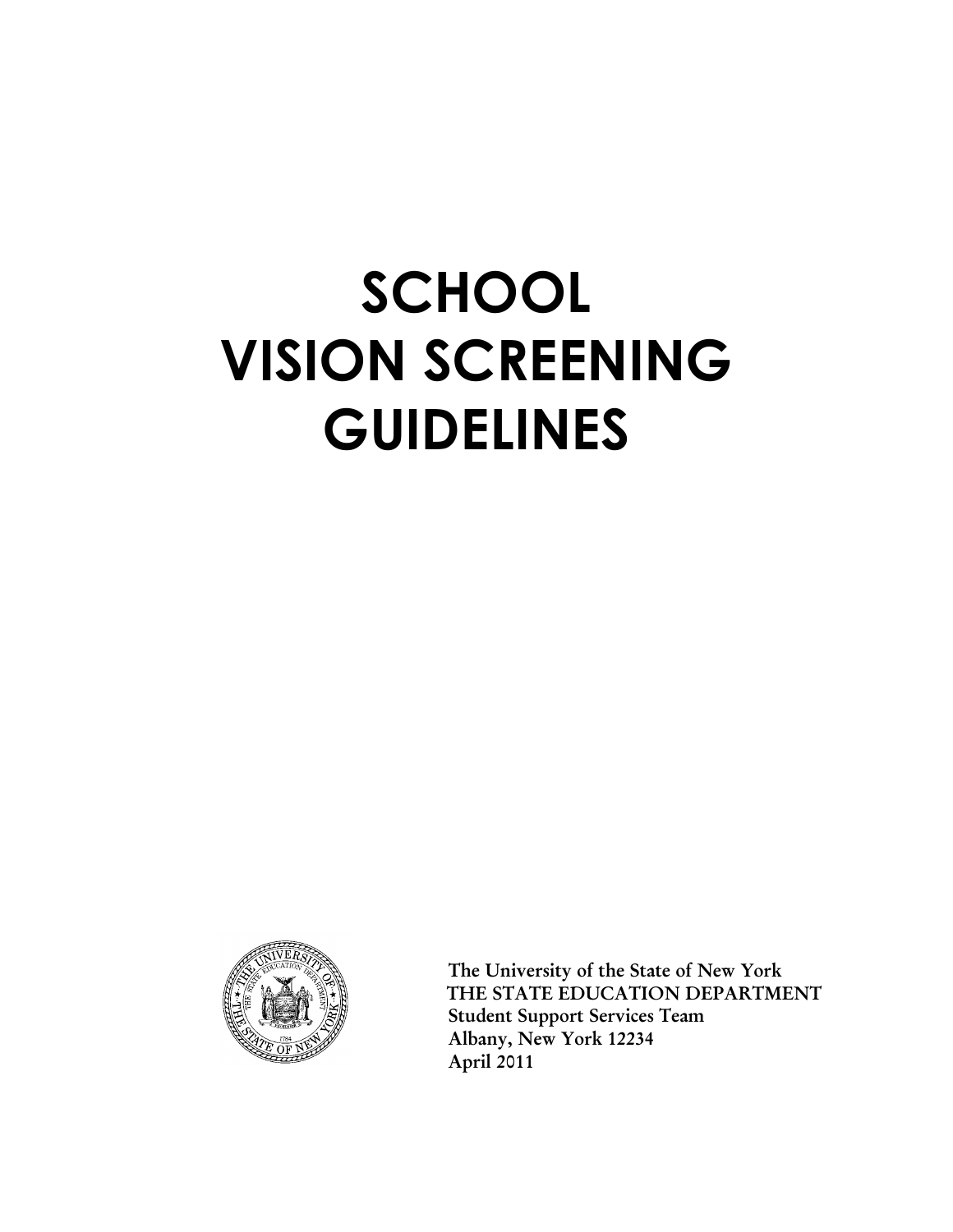## **THE UNIVERSITY OF THE STATE OF NEW YORK**

#### **Regents of The University**

| New York          |
|-------------------|
| Rochester         |
| Tonawanda         |
| Plattsburgh       |
| Syracuse          |
| Belle Harbor      |
| Hartsdale         |
| Binghamton        |
| <b>Great Neck</b> |
| Manhattan         |
| <b>Bronx</b>      |
| Oakland Gardens   |
| Staten Island     |
| Rochester         |
| Albany            |
| Brooklyn          |
| New York          |

#### **Commissioner of Education**

**President of The University of the State of New York** DAVID M. STEINER

#### **Senior Deputy Commissioner of Education – P - 12** JOHN B. KING, JR.

**Associate Commissioner, Office of District Services** KENNETH G. SLENTZ

#### **Chief Operating Office and**

**Acting Deputy Commissioner for the Professions** VALERIE GREY

The State Education Department does not discriminate on the basis of age, color, religion, creed, disability, marital status, veteran status, national origin, race, gender, genetic predisposition or carrier status, or sexual orientation in its educational programs, services and activities. Portions of this publication can be made available in a variety of formats, including Braille, large print or audio tape, upon request. Inquiries concerning this policy of nondiscrimination should be directed to the Department's Office for Diversity, Ethics, and Access, Room 530, Education Building, Albany, NY 12234. **Requests for additional copies of this publication may be made by contacting the Publications Sales Desk, Room 309, Education Building, Albany, NY 12234.**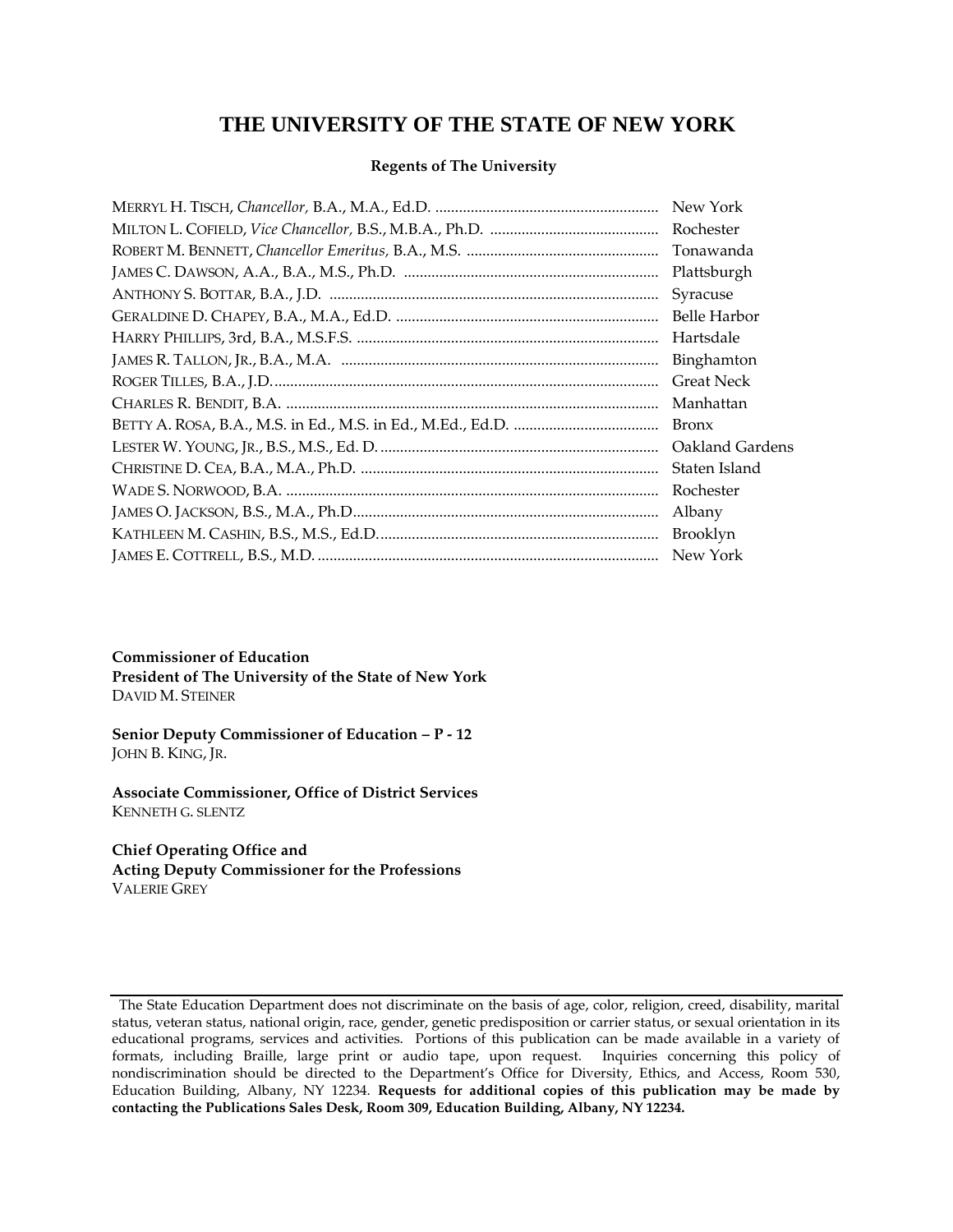## **FOREWORD**

*School Vision Screening Guidelines* provides local educational agencies with a framework for establishing the vision screening program required under New York State Education Law section 905 and the regulations promulgated there under, specifically 8 NYCRR Part 136. It explains the purpose of vision screening in schools and provides guidelines for developing effective vision screening including planning, implementation, and follow-up procedures. This document is intended for use by administrators and school health personnel. Every attempt has been made to ensure that the information and resources contained in this document reflect best practice in the field of school nursing. Local educational agencies should review these guidelines with their counsel, as necessary to incorporate the guidance with district policy. This document is not intended as a mandate and is to be used for guidance purposes only.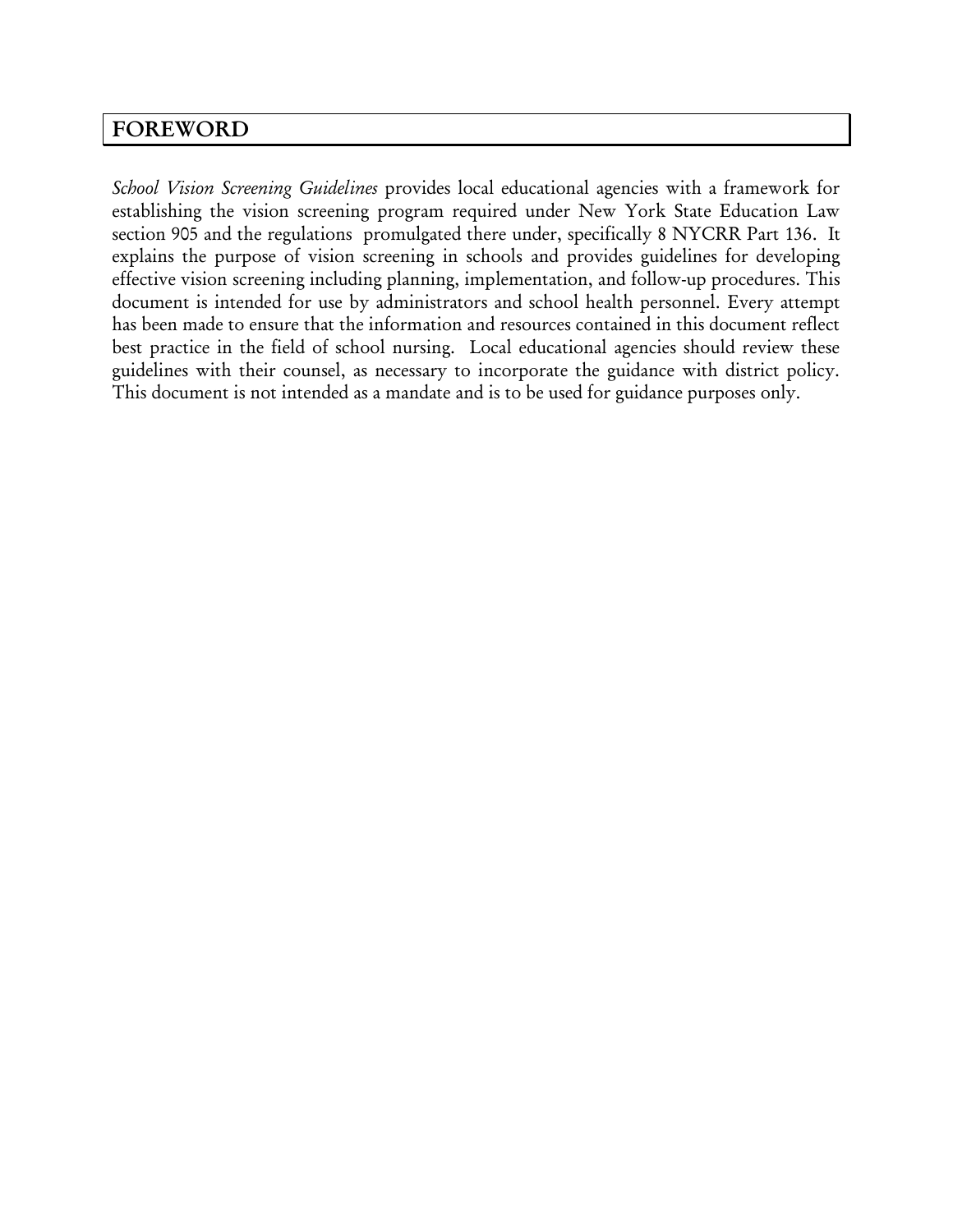## **ACKNOWLEDGEMENTS**

These guidelines were revised with the assistance of an advisory group consisting of the following participants:

Claudia Alexander Executive Secretary State Board for Ophthalmic Dispensing/ Physical Therapy/Podiatry Office of Professions New York State Education Department

Mary Capparelli, RN, CSNP School Health Consultant Project Coordinator

James DeLorenzo Statewide Coordinator for Special Education VESID New York State Education Department

Linda Haubner, RN, BSN, CFNP Plattsburgh City School District Past President of NYSASN

Karen Hollowood RN, BSN, MSEd Associate Student Support Services New York State Education Department

Christopher A. Kus, MD, MPH Associate Medical Director Division of Family Health New York State Department of Health

Lawrence Mokhiber, R.Ph. Executive Secretary Board for Pharmacy & Midwifery Acting Secretary Board for Optometry Office of Professions New York State Education Department

Martha Morrissey RN, BS, MA Associate Student Support Services New York State Education Department

Susan Naccarato Director, Professional Assistance Program Associate in Professional Education Office of Professions New York State Education Department NYS Board for Optometry

Office of Professions New York State Education Department

Janice McPhee, RN, BSN, NCSN Member of NYSASN School Nurse Ballston Spa Central School District

Alice Petralia Legal Assistant Board for Chiropractic Office of Professions New York State Education Department

Walter Ramos, RN, Esq. Acting Secretary Board of Medicine Office of Professions New York State Education Department

Sally Schoessler, RN, SNT, MSEd Executive Director New York Statewide School Health Services Center

Linda Seaman, MSEd Associate Student Support Services New York State Education Department

John W. Simon, MD Professor and Chairman Department of Ophthalmology/Lions Eye Institute Albany Medical College

Gail Wold, RN, BSN Coordinator New York Statewide School Health Services Center

Barbara Zittel, RN, Ph.D. Executive Secretary Board for Nursing Office of Professions New York State Education Department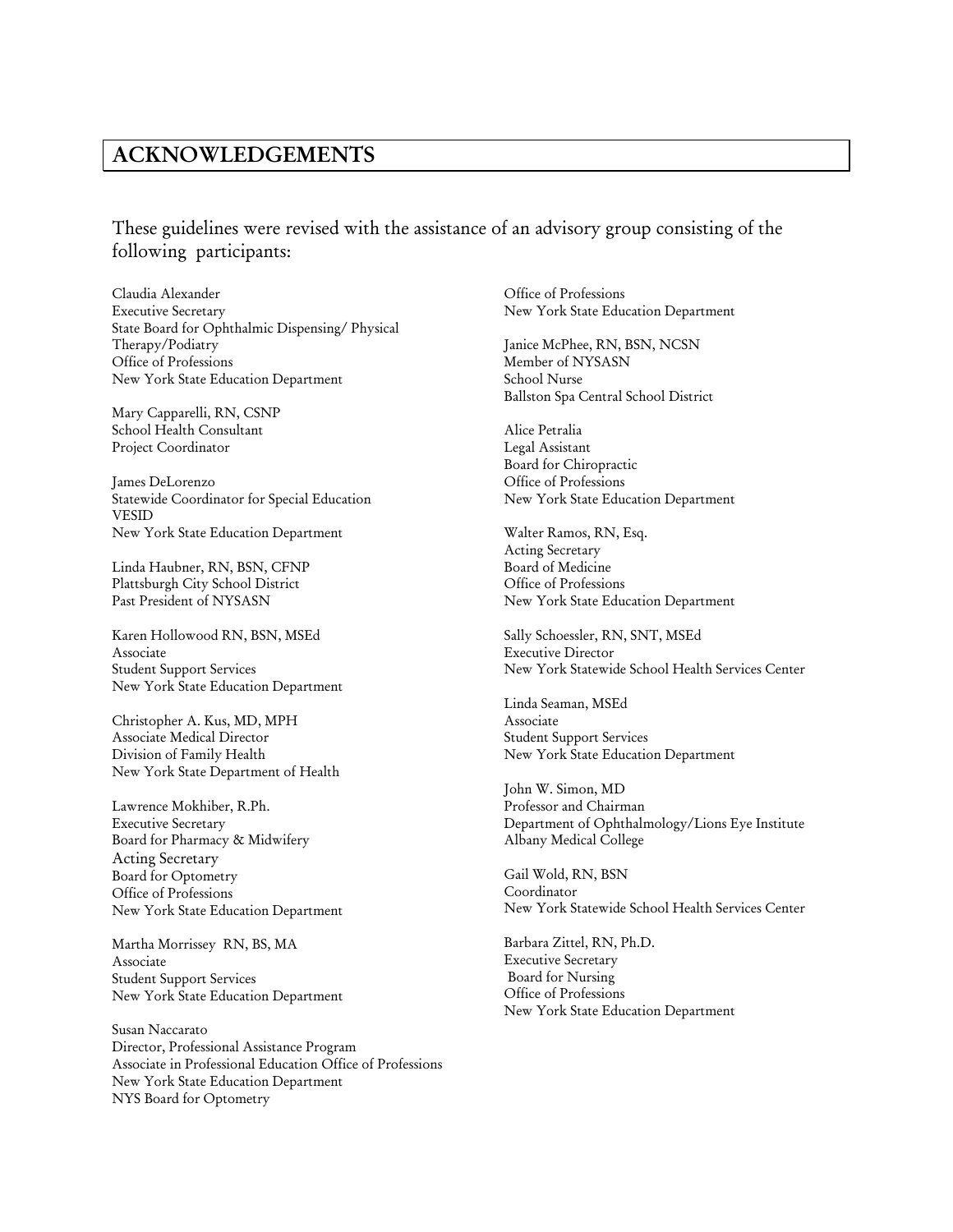# **TABLE OF CONTENTS**

| I.   |                                     |
|------|-------------------------------------|
| II.  |                                     |
| III. |                                     |
| IV.  |                                     |
| V.   | The School Vision Screening Program |
| VI.  |                                     |
| VII. |                                     |
|      |                                     |
|      |                                     |

# **Appendices**

| A. Sample Form - School Vision Screening-Parent/Guardian Notification  16 |  |
|---------------------------------------------------------------------------|--|
| B. Sample Form - Report of Professional Eye Examination to the School  17 |  |
|                                                                           |  |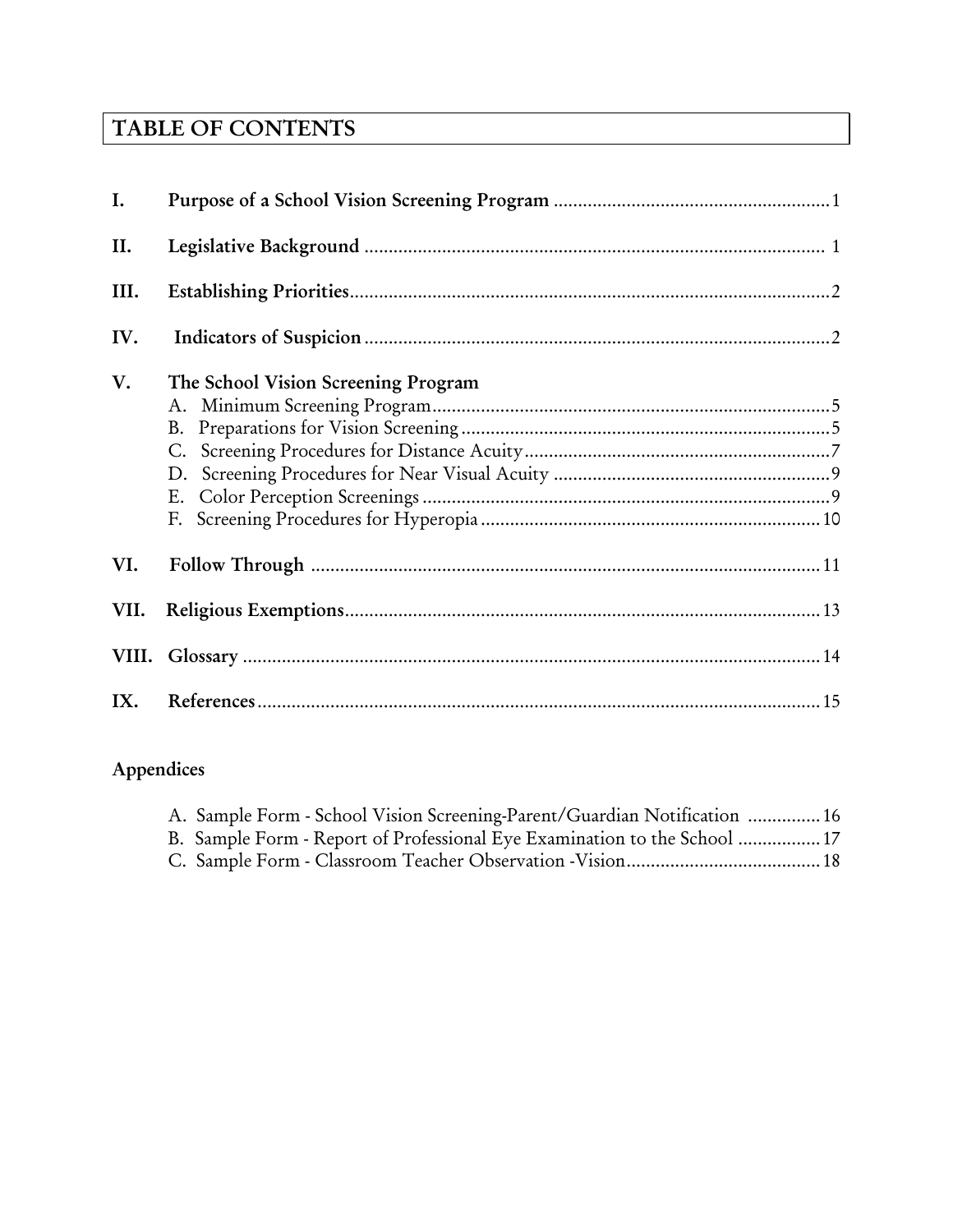## **I. PURPOSE OF A SCHOOL VISION SCREENING PROGRAM**

The purpose of a school vision screening program is to identify students with possible visual impairments. Visual problems can and do affect the physical, intellectual, social, and emotional development of students. The key to successful remediation is early identification and intervention, which may prevent educational problems and permanent vision impairments. Even mild vision impairments may be educationally and medically significant.

Vision screening programs should be an integral part of the total school health program. The major objectives of a school vision screening program are to:

- Identify students with potential vision problems through:
	- Selected vision screening procedures.

Planned procedures of observation.

- Notify parents or guardian that their student has been identified as having a possible vision problem and need for further examination by an eye care professional.
- Establish follow-up procedures to ensure that each identified student will receive appropriate care.
- Inform teachers of students with vision problems and provide recommendations from the eye care professional regarding the classroom environment.
- Provide appropriate educational accommodations for students with visual impairment.

## **II. LEGISLATIVE BACKGROUND**

Article 19 of the New York State Education Law requires that students receive vision screening as part of the school health services provided by each school district. The regulations promulgated thereunder, which can be found at 8 NYCRR Part 136, require that vision screening be provided to all students within six months of admission. This screening includes a minimum of color perception, distance acuity, near vision. Hyperopia screening may be performed as necessary, or per district policy. Additionally, all students in grades kindergarten, 1, 2, 3, 5, 7 and 10 and at any other time deemed necessary shall be screened for distance acuity. Results of all screening examinations are to be provided to the pupil's parent or guardian in writing. The purpose of this requirement is to detect the presence of vision problems likely to impede a student's learning. Students thought to be disabled due to vision impairment may be referred for an initial evaluation to determine if the student is a student with a disability, as that term is defined in Article 89 of the New York State Education Law.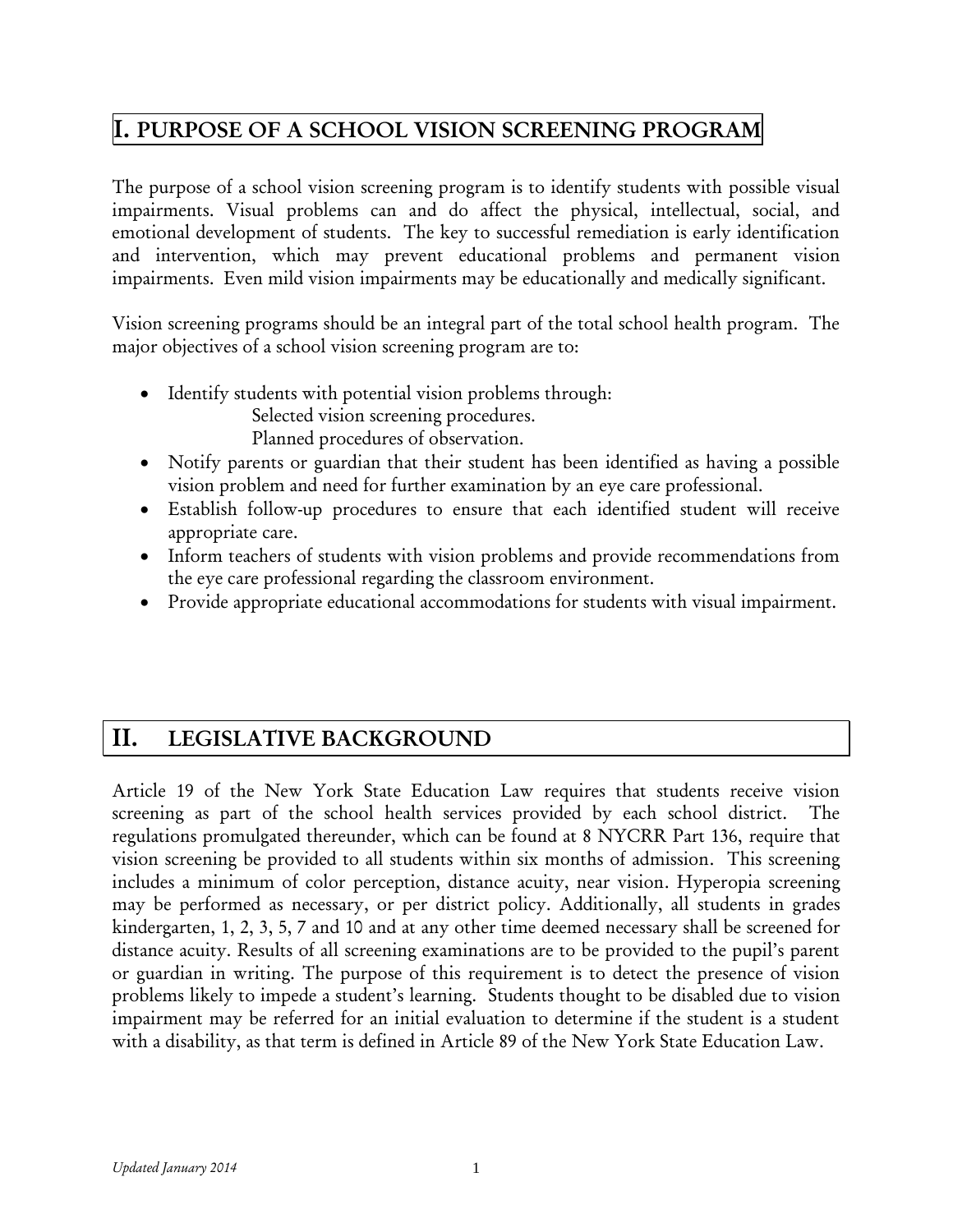Statutory blindness is defined in the Federal Social Security Administration Law as central visual acuity of 20/200 or less in the better eye with the use of correcting lens. An eye which has a limitation in the field of vision so that the widest diameter of the visual field subtends an angle no greater than 20 degrees is considered to have a central visual acuity of 20/200 or less ( 20 CFR §404.151).

## **III. ESTABLISHING PRIORITIES**

**Vision screening which includes a minimum of color perception, distance acuity**, **and near vision must be administered to all students within six months of admission to the school and screening for distance acuity must be administered in grades K, 1, 2, 3, 5, 7, 10***. Students who have been classified by the district's Committee on Special Education (CSE) as legally blind (as defined by federal law) are excused from the vision screening process.*

Other students may be screened with attention paid to the following:

- Previously referred, but not seen by medical provider or an eye care specialist.
- Prior to evaluation for IEP (Individualized Educational Plan.)
- All students suspected of having a vision problem that are self-referred, or referred by teachers, or parent/guardian.

## **IV. INDICATORS OF SUSPICION**

## **Signs and Symptoms**

Teachers, family members, parent/guardian, and school nursing personnel observations of student behavior and appraisal of student achievements are exceedingly important. Unusual behavior, poor school performance, and reduced rates of learning may indicate visual problems.

Since teachers observe students involved in classroom activities, they play a key role in detecting possible visual problems. A plan for close observation of students by the teacher and referral of students with suspected visual problems to school health personnel might benefit the student's school performance. Signs that a student may have vision impairment include:

#### **Behavior:**

- Holds work too close or too far, or brings work to close proximity with their eyes
- Asks for special seating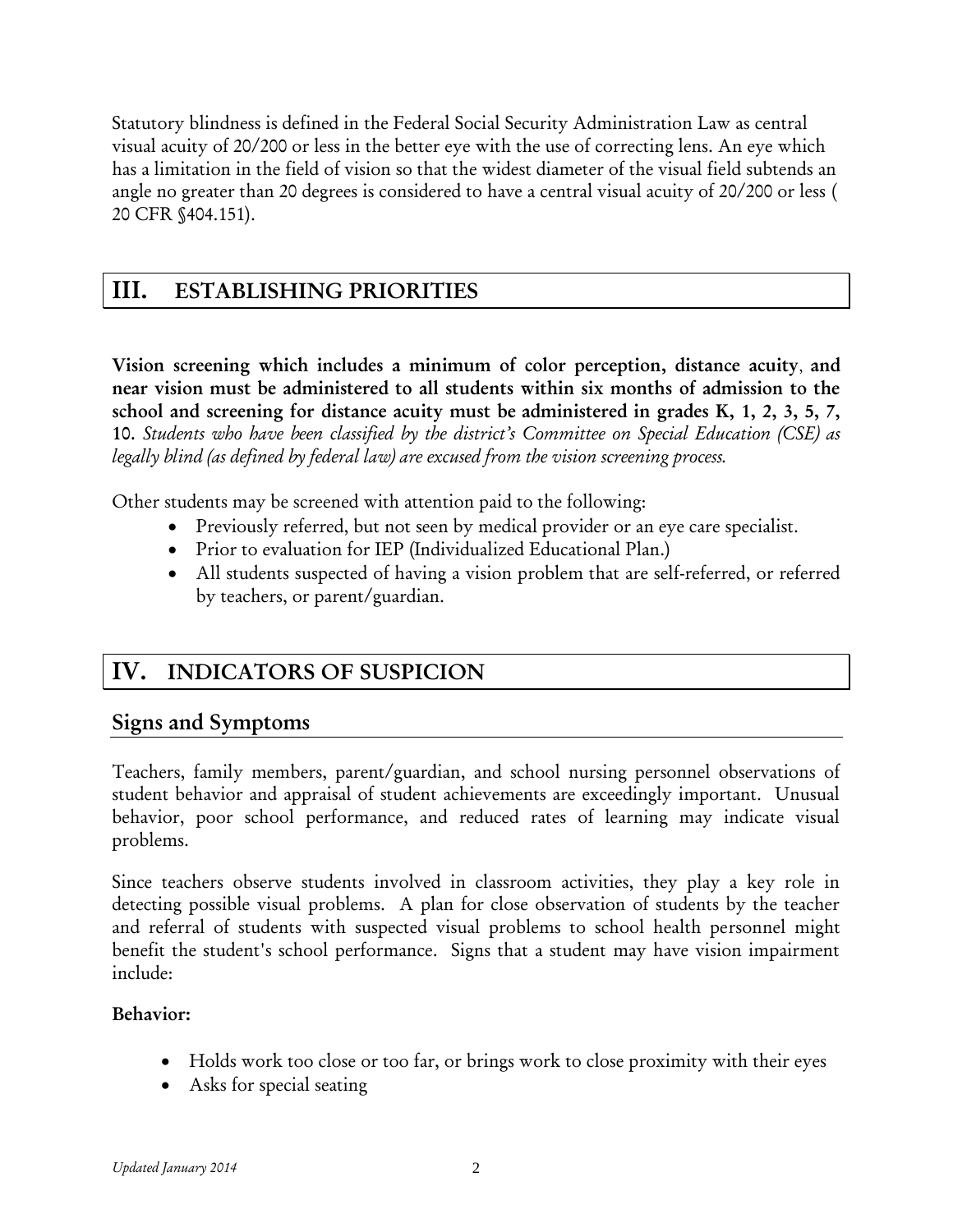- Thrusts head forward to see distant objects
- Holds body tense when reading or looking at distant objects
- Frowns when reading
- Attempts to brush away a blur
- Rubs eyes frequently
- Frequent blinking when reading
- Covers one eye
- Squints
- Tilts head
- Appears to view material with their peripheral vision
- Difficulty following movement of others/objects

#### **Complaints:**

- Eyes are sensitive to light
- Eyes or eyelids burn or itch
- Images appear as blurred or doubled
- Letters and lines run together
- Words seem to jump
- Frequent headaches
- Doesn't tolerate glasses; dislikes glasses

#### **Appearance:**

- Lids are crusted, red-rimmed, or swollen; sties occur frequently
- Eyes water or appear bloodshot
- Eyes appear misaligned

#### **Performance:**

- Exhibits slowness in learning to read
- Exhibits poor achievement demonstrated by reduced quality or quantity of work and slow rate of learning
- Short attention span

#### **Physical activity:**

- Performs poorly at games involving hand eye coordination
- Exhibits poor eye-muscle coordination
- Stumbles or trips over small objects
- Bends close to floor or work surface to find small objects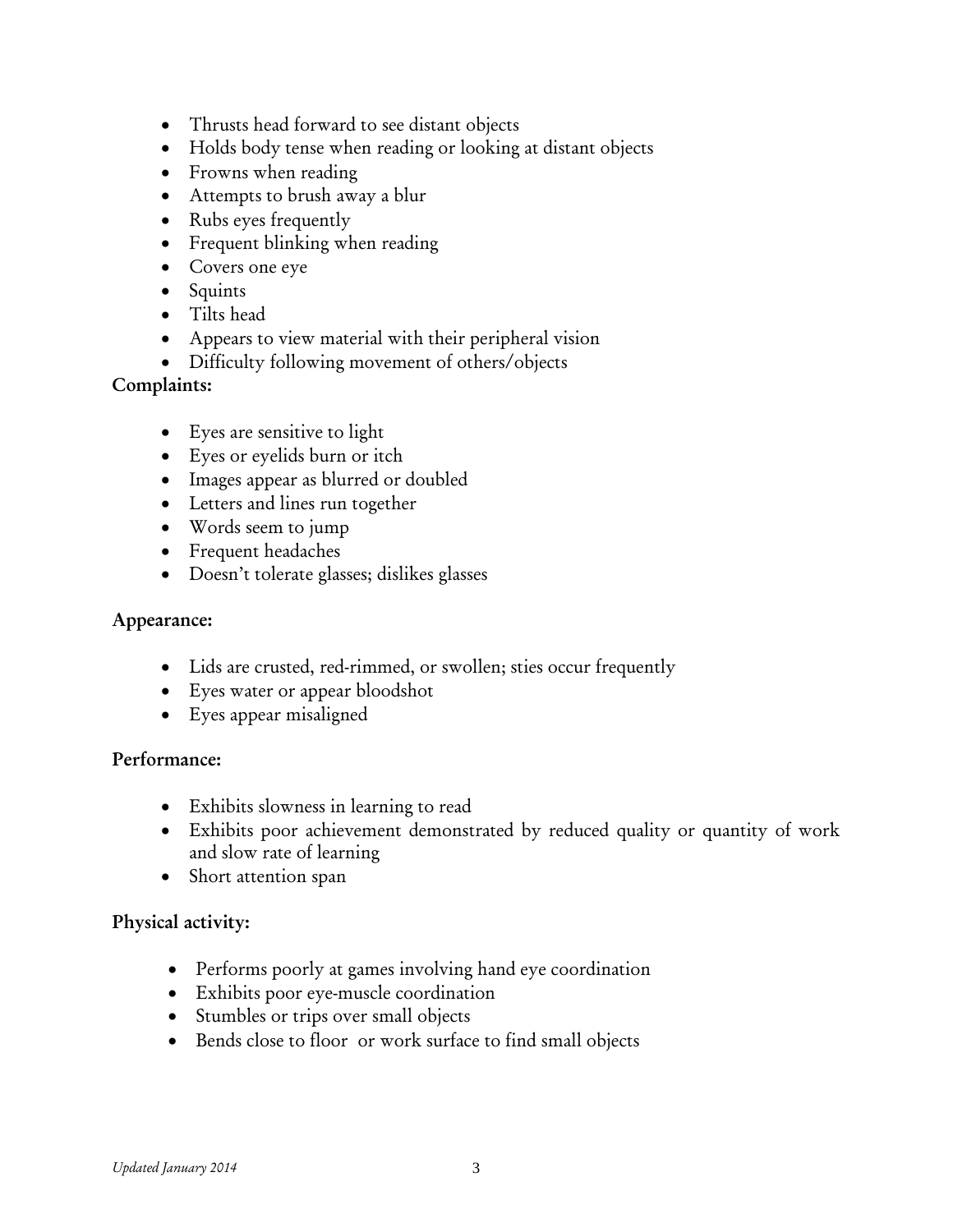## **Other sources of information which may indicate visual problems:**

- Birth history
- Previous eye examinations, wearing corrective lenses, under care of eye care professional
- Medication
- Surgery
- Family history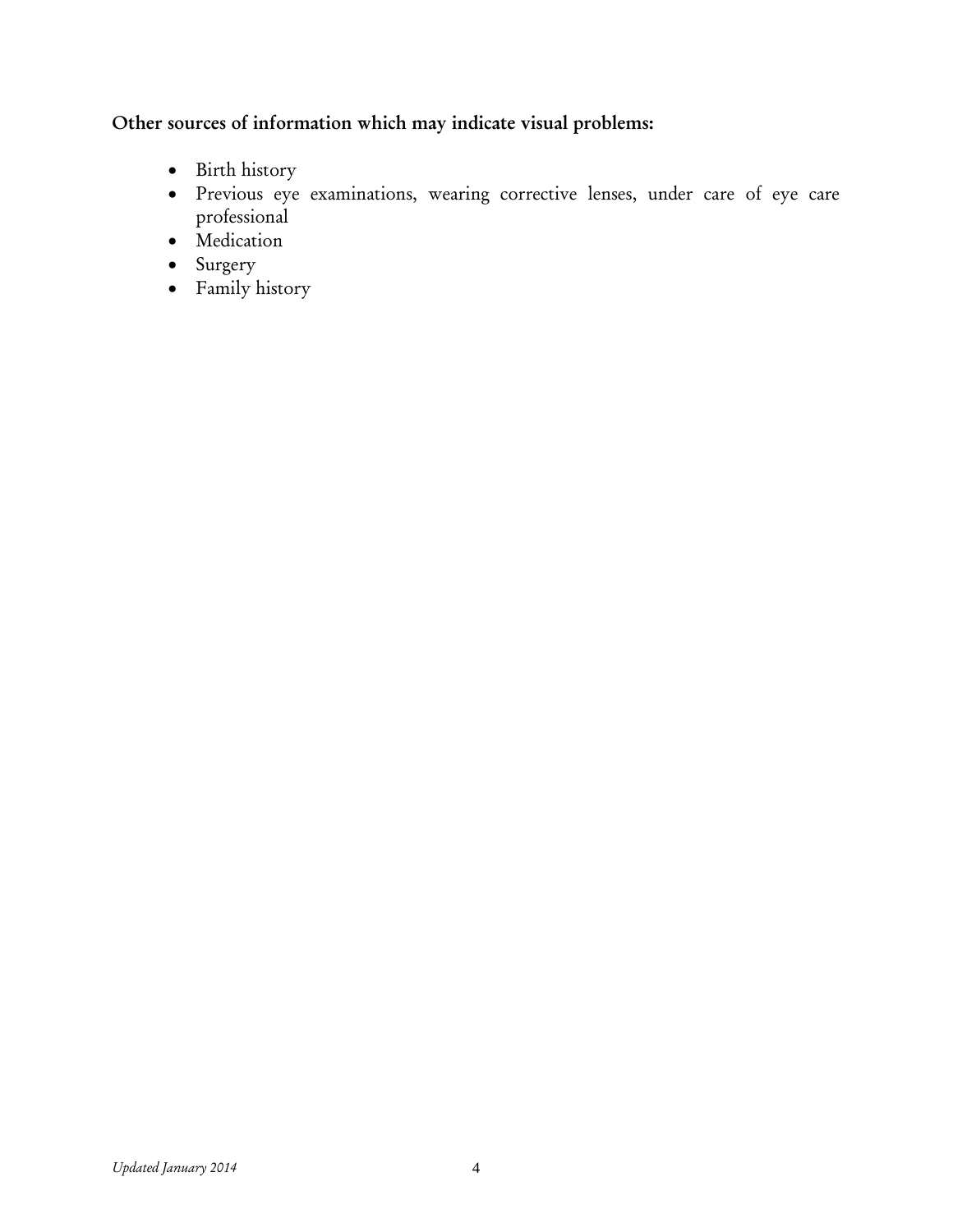## **V. THE SCHOOL VISION SCREENING PROGRAM**

## **A. Minimum Screening Program**

A school vision screening program should include as a minimum:

- 1. Recording of any signs, symptoms, and relevant history as reported by the student, parent/guardian, and/or school staff that may indicate visual problems.
- 2. Observation and recording of any unusual features or eye movement of the student during screening.
- 3. Observation and recording of the student's behavior during screening (i.e., squinting, rubbing eyes, moving forward.)
- 4. Screening and recording of the following visual tests:
	- a. Distance visual acuity once within six months of admission to school, and in grades K, 1, 2, 3, 5, 7, and 10.
	- b. Near visual acuity: once within six months of admission to school.
	- c. Color perception: once within six months of admission to school.
	- d. *Optional:* Plus lens (hyperopia): once within six months of admission to school.
- 5. The vision screening results; including proper notification of the parent/guardian, follow-up efforts by health office personnel (school nurse or medical director), and eye care professional evaluation findings should all be recorded on the student's cumulative health record (CHR). The original medical records should be retained for one school year after receipt.

#### **B. Preparations for Vision Screening**

#### 1. **Selection of a screening site**

In the planning of a vision screening program, attention should be given to the room selection in which to screen. Whenever possible the health office should be used. It is also important to consider lighting, bright sunlight should be filtered and behind the student. Since students are easily distracted, it is advisable to select a room or area that is quiet and free from interruptions. The room needs to include appropriate space to set up screening components. If possible, a waiting area should be included for those students awaiting screening. Ideally, the site selected should not have multiple uses so as not to distract the student during screening at any time before completion. This is not always possible in a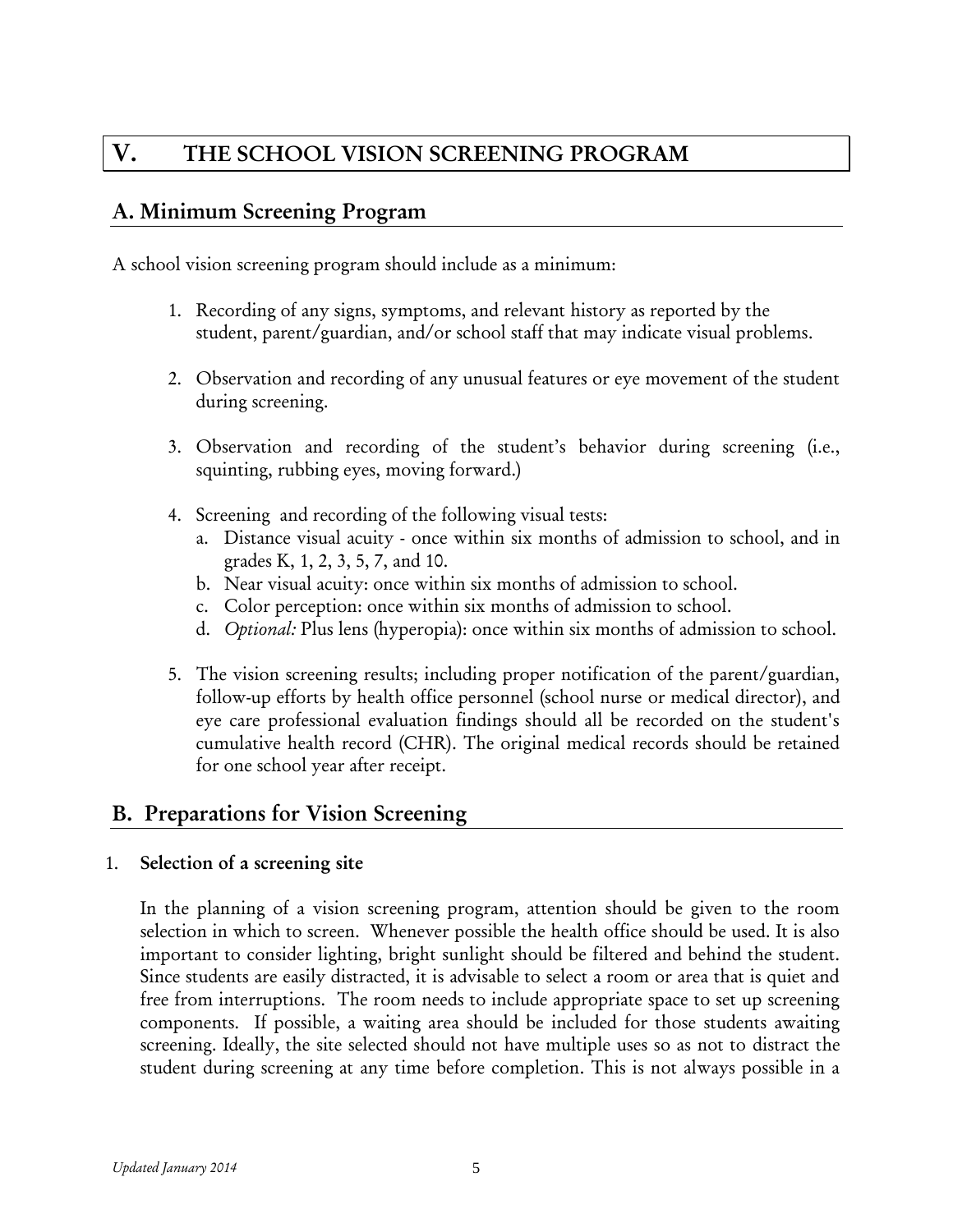school health office and cooperation of the building administration in supporting the health office staff during screening procedures is essential to a smooth process.

A school district's Director of School Health Services is responsible for assuring that all health screenings are performed by trained, licensed health care professionals.

#### 2. **Explanation to students**

It is important that students understand the purpose of vision screening, and their role in the activity. School health personnel should plan time to review the purpose of periodic vision screening, and demonstrate screening procedures prior to the screening for early elementary students. Instruction should emphasize the value of early and periodic screening, the relationship of health and safety practices to the prevention of eye diseases and injuries, prompt medical treatment of correctable and/or reversible eye health conditions, and environmental factors which are conducive to the maintenance of eye health and safety. Teaching is enhanced by notifying families of the upcoming screening, and asking them to discuss the process with their child, particularly with younger students.

During the procedure instructions to students should be simple and clear. Students should be told they may not be able to see everything. Students should understand that they must tell you when they cannot see the letters or symbols. The word "test" implies the "need to pass," Using the term "vision screening" may help to prevent students from attempting to guess when they are unable to see the letters or symbols. An alternative to the Snellen acuity chart for young students would be the use of the HOTV chart, the Lea chart, tumbling C's or E's, or the Allen picture chart. (These charts are listed in order of decreasing accuracy, i.e. the Snellen chart should be used instead of the Allen chart if the student is able to recognize all of the letters on the Snellen chart. The examiner should use the most reliable chart that the student is capable of consistently recognizing.) Sensitivity to individual student needs along with use of appropriate screening procedures, orientation, familiar personnel, and establishing rapport with the student will assist in the success of screening activities.

#### 3. **Observations of the student**

When a student is scheduled for screening, whether based on referral or scheduled screening, teacher observations of visual behavior should be gathered and reviewed as warranted. A teacher may also refer a student for a professional eye exam if they feel the student may be having difficulties based on their observations. The teacher should put the referral in writing including the behaviors they observed that prompted the referral (refer to Appendix C) and send to the parent/guardian to be shared with the eye care professional. A copy of this referral letter to the parent is placed in the student's health record. When feasible, school health personnel should observe the student performing a variety of visual tasks.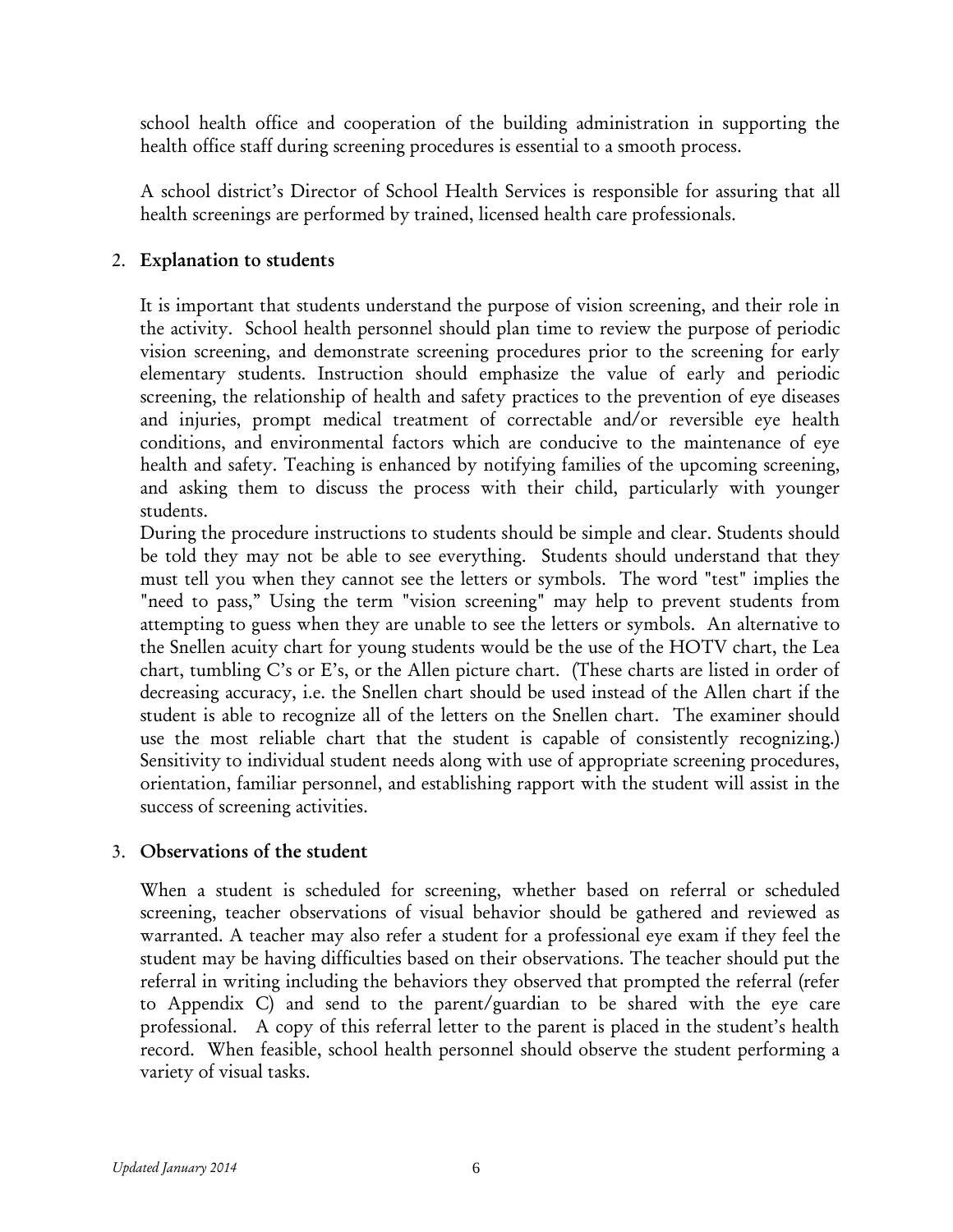#### **Equipment needed**

- a. **Eye Chart**  As discussed above, the Snellen chart is preferred, but other charts may be used depending on the student's age and level of maturity. Displaying the Snellen chart at 20 feet (or at 10 feet if properly calibrated) is preferred for distance visual acuity. Measure the distance between the student and the eye chart. Tape may be used to mark the spot for the student to sit or stand. A reduced chart for measuring near acuity is strongly recommended. Mechanical vision testers capable of testing both distance vision and near vision are available, but generally less desirable.
- b. **Occluder**  Pirate style or occlusive patches (which can be as simple as, a piece of 2 inch paper tape- use new piece for each student) are preferred to having a student or an assistant hold their hand over the student's eye. Care must be taken to ensure that the student is not peeking around the occluder.
- c. Pointer the examiner's finger, a stick, or a laser pointer may be used to attract the student's attention to the letter or symbol on the eye chart.
- d. Pseudoisochromatic plates used to check color vision, may be used with a paint brush or cotton swab (this is useful with younger students.)
- e. *Optional*-Glasses with + 2.25 diopter lens are used for hyperopia screening.

## 4. **Setting up the screening area**

- a. Place a 20-foot eye chart (preferably Snellen) on light-colored, uncluttered wall with 20/40 line of chart at the eye level of the student to be screened.
- b. Measure the distance from the chart to where the student will sit or stand, and place a piece of tape to mark the student's place. Maintain an unobstructed floor space between the tape and the eye chart.
- c. If a 10-foot eye chart is used, follow directions in (a) and (b) for 10 feet.
- d. Arrange table and chairs for screening and recording. Keep out of line of eye chart and 20-feet floor mark.
- e. Ensure normal lighting on the chart, and avoid undue glare.
- f. Follow the manufacture's instructions if using mechanical vision testers for distance and near vision testing

## **C. Screening Procedure for Distance Visual Acuity: Grades K, 1, 2, 3, 5, 7 and 10**

Screening must be conducted within six months of school admission, and in grades K, 1, 2, 3, 5, 7 and 10. Screening may also be done at other times if requested by parent/guardian, school staff, or the student.

1. The distance from the front of student's face to the chart should be 20 feet.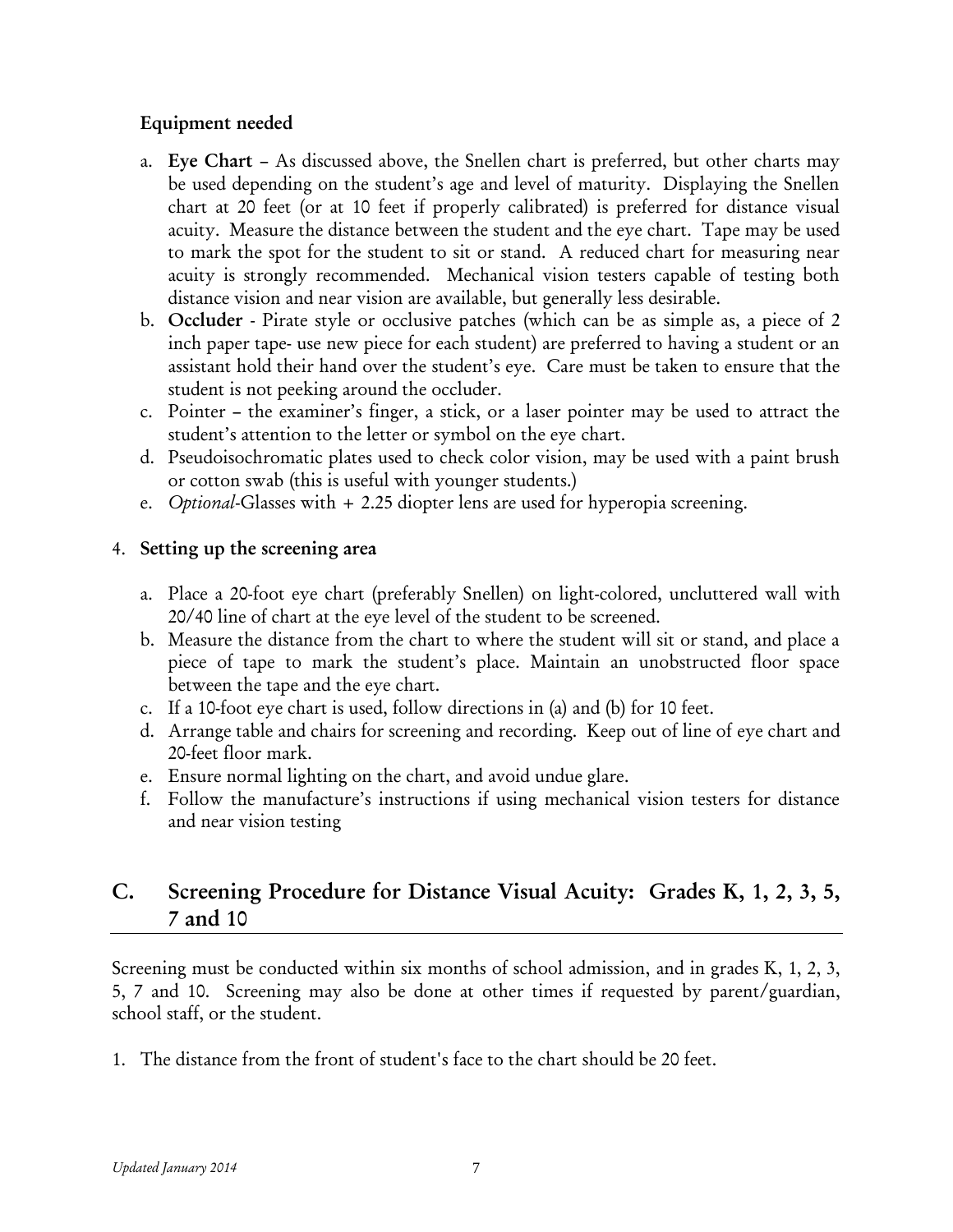- 2. Check student to be sure he/she understands how to respond to the figures on the displayed chart. Ensure he/she can describe the letters or symbols. Take student up close to chart for orientation if necessary. Test both eyes pointing to a few letters to be sure student can be screened.
- 3. Test right (R) eye first; then left (L) eye.
	- a. If student wears glasses or contact lenses, screen with glasses or contact lenses in place; or
	- b. If student has glasses or contact lenses and is not wearing them, screening should be scheduled for another day with glasses or contact lenses
	- c. It is *optional* to test vision both with and without lenses.
- 4. Cover student's left eye with occluder without pressing tightly. Be sure that the student cannot see around the occluder. Advise the student not to squint, tilt head, or close occluded eye.
- 5. Have the student read the letters or symbols on the chart from top to bottom moving across the line from left to right as you indicate. Use pointer to point from below to each letter student is to read. The examiner should not block out or cover the other letters or symbols on the same line.
- 6. If the first line is read correctly, proceed to the next smaller line. Continue presenting each smaller line of letters through the 20/20 line as long as the student can identify one more than half the line. To pass a line, the student must be able to correctly identify one more than half the letters on the line.
- 7. If the student fails to read a line, repeat the line in the reverse order. If the line is failed twice, identify the visual acuity as the next higher line read correctly. For example, if the student fails on the 20/30 foot line, record the visual acuity as 20/40 noting the eye tested: **R** (or O.D.) indicates the right eye, and **L** (or O.S.) indicates the left eye.
- 8. Repeat above procedures (4) through (7) with the right eye occluded and record the results for the left eye as instructed in (7.)
- 9. *Failure criteria*:
	- a. Inability to read 20/30 (Grades K-12.), or 20/40 for pre-K
	- b. A two-line or greater difference between the two eyes (e.g., right eye 20/20, left eye 20/40.)

If the student fails the vision screening, best practice would dictate re-screening another day. If the student initially failed using a mechanical vision tester, the re-screening should be done with a conventional eye chart. If the student fails the re-screening, notify the parent/guardian in writing, with a written recommendation for an eye examination by an eye care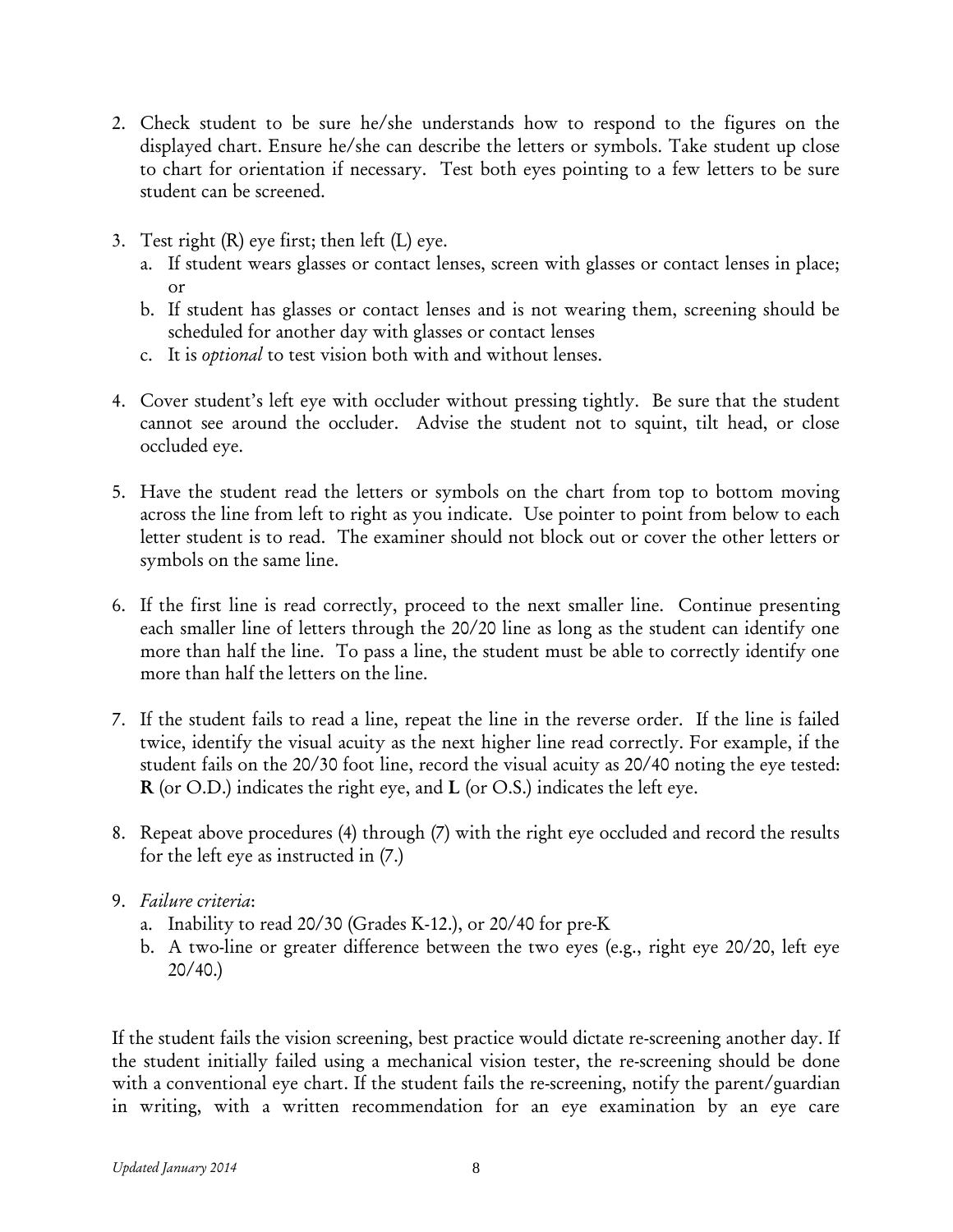professional. Ideally a telephone call to the parent/guardian should precede the written referral. (See Appendices A and B)

## **D. Screening Procedures For Near Visual Acuity**

Screening must be conducted within six months of school admission, and may be conducted at other times if requested by parent/guardian, school staff, or the student.

- 1. Have the student sit at a table or desk with adequate lighting. Use the Reduced Snellen Chart (or other appropriate eye chart if the student cannot accurately recognize letters) at a distance per the manufacturer's directions.
- 2. Have the student cover his/her left eye with an occluder, and read the letters on the chart from left to right, starting with the smallest line he/she was able to read on the distance acuity chart. Identify the smallest line read correctly, record as near visual acuity for the right eye, noting any facial or postural behaviors.
- 3. Repeat procedure (2) with right eye occluded, and record the results as near visual acuity for the left eye.
- 4. *Failure criteria*:
	- a. Less than the best acuity achieved on the distance test.
	- b. More than a two-line difference between eyes.

If the student fails the vision screening, best practice would dictate re-screening another day. If the student initially failed using a mechanical vision tester, the re-screening should be done with a conventional eye chart. If the student fails the re-screening, notify the parent/guardian in writing, with a written recommendation for an eye examination by an eye care professional. Ideally a telephone call to the parent/guardian should precede the written referral. (See Appendices A and B)

## **E. Color Perception Screenings:**

Screening must be conducted once within six months of school admission, and may be conducted at other times if requested by parents/guardian, school staff, or the student.

- 1. Follow manufacturer's directions for use of Pseudoisochromatic plates.
- 2. Acquaint the student with the screening materials and method of responding.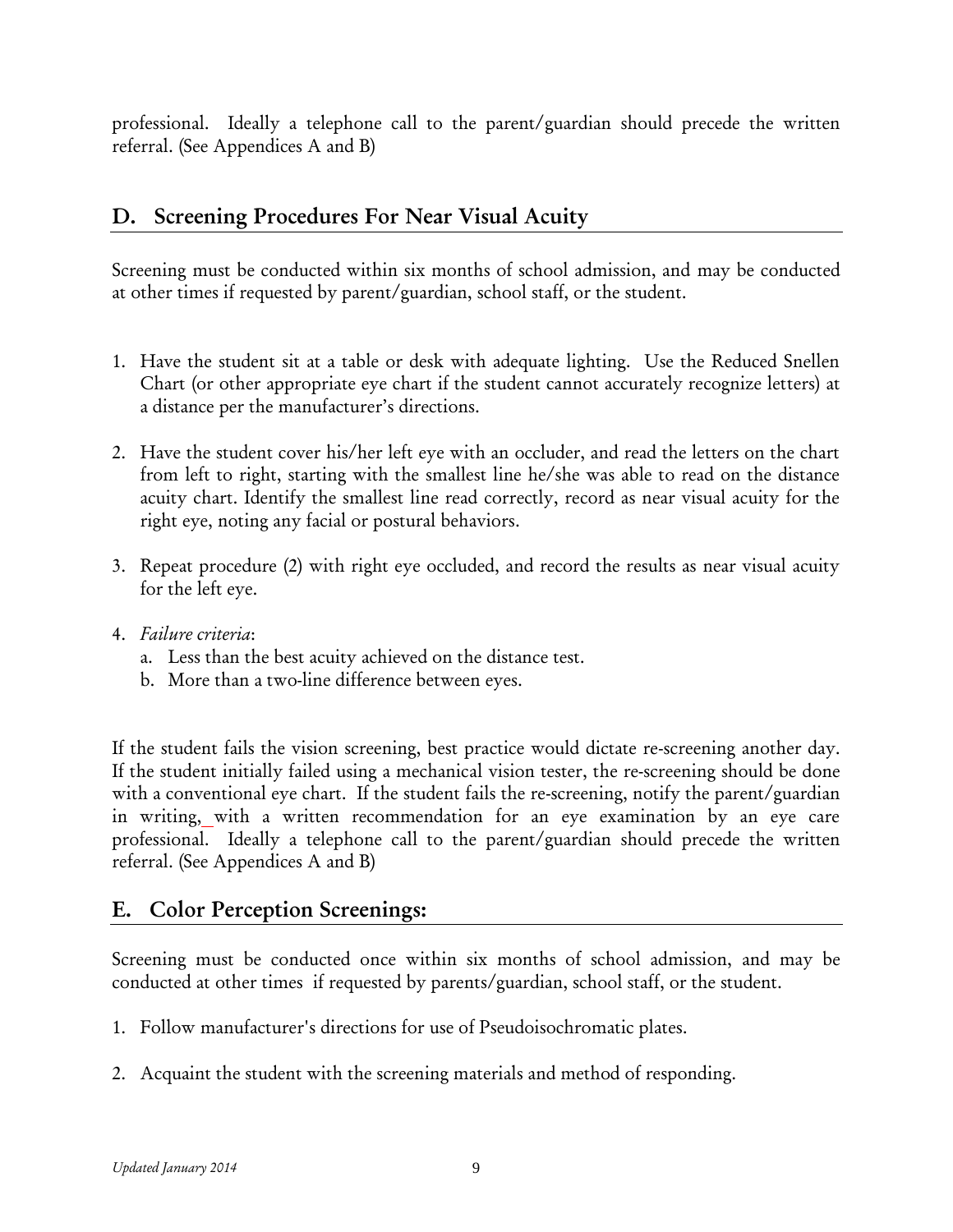- 3. Have the student keep both eyes open, and test both eyes together.
- 4. Show the student how to use a soft, dry paint brush or cotton swab to trace the symbols on the color plate if unable to verbalize symbols.
- 5. *Failure criteria*:

Follow the manufacturer's instructions for what constitutes failure of the screening. Inform parents/guardian in writing, about a possible color vision abnormality, and the importance of discussing the matter with their eye care professional. Ideally a telephone call to the parent/guardian should precede the written referral.

**NOTE:** Pseudoisochromatic plates in mechanical vision testers are not acceptable for use.

## **F. Procedures for hyperopia with +2.25 diopter lenses (CONVEX or PLUS LENS)** *OPTIONAL SCREENING*

- 1. Have the student remain at the appropriate marked 20 or 10 foot line (depending on the chart used), and ask the student to put on glasses with  $+2.25$  diopter lenses. Students who wear corrective lenses for close visual correction should not wear those lenses when screening. All other students should have their corrective lenses on when screened. After the student has worn the glasses for one minute, ask the student to read the 20/20 line of the Snellen chart. Note any squinting. If using a mechanical vision tester, follow the manufacturer's instructions.
- 2. If the student is able to read this line correctly, he or she has failed hyperoptic screening.
- 3. Record pass or fail results.
- 4. *Failure criteria*:
	- a. The ability to read a  $20/20$  line through  $+2.25$  diopter lenses.

If the student fails the first screening, re-screen using the same procedure. If the student fails the re-screening, notify the parent/guardian in writing, with a recommendation for an examination by an eye care professional.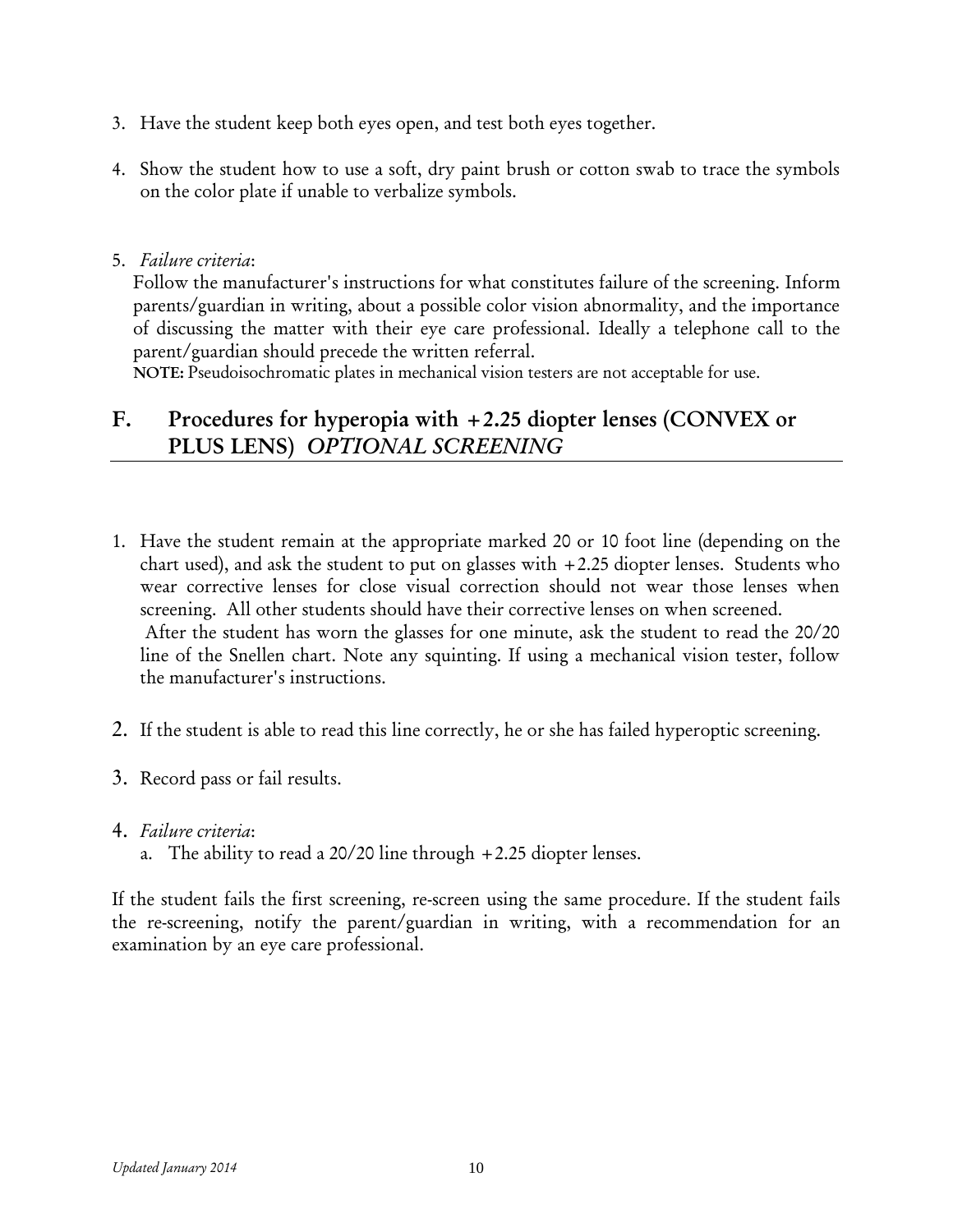## **VI. FOLLOW -THROUGH**

## **A. Parent/Guardian Notification**

- 1. The success of the program is dependent on the implementation of a systematic follow-up procedure including:
	- a. Notification to parent/guardian in writing (refer to Appendix A for sample form.) School health personnel may precede this with a telephone call, and/or through a parent- conference regarding screening results requiring a professional vision examination.

Refer the student to an eye care professional. Avoid making any recommendation to a specific individual, or a specific class of practitioner (ophthalmologist or optometrist.)

- b. Advise the parent/guardian to take the evaluation form (refer to Appendix A and C) to the appointment with an eye care professional. Have the completed evaluation form returned to school after the student is evaluated by an eye care professional. The information on the form is needed by the school to determine if any adjustments or accommodations need to be made to the student's education program.
- 2. Maintain contact with the parent/guardian to ascertain if the student has received the needed examination and necessary care. If necessary, assist the parent/guardian in need of financial assistance through a referral to an appropriate community resource. Depending on need such resources may include:
	- a. Local county department of social services for Medicaid assistance.
	- b. Lions Club for refractions, glasses, and eye examinations.
	- c. PTA and other service organizations.
	- d. The local county physically handicapped children's program.
	- e. Health insurance plans.
- 3. Develop and implement a system for follow-up of referrals (refer to Appendix D for sample form), and record screening results and pertinent information on the student's CHR.
- 4. Consult with teachers, and recommend necessary educational adjustments or accommodations to meet individual needs (e.g. color perception impairment).

#### **B. Vision Impairments**

1. Care of students with eyeglasses, contact lenses, or a known vision impairment:

If the student wears lenses, or has a known vision impairment school health personnel should determine whether the school has a record of the student's eye examination. It is imperative to obtain the results of a professional eye examination and any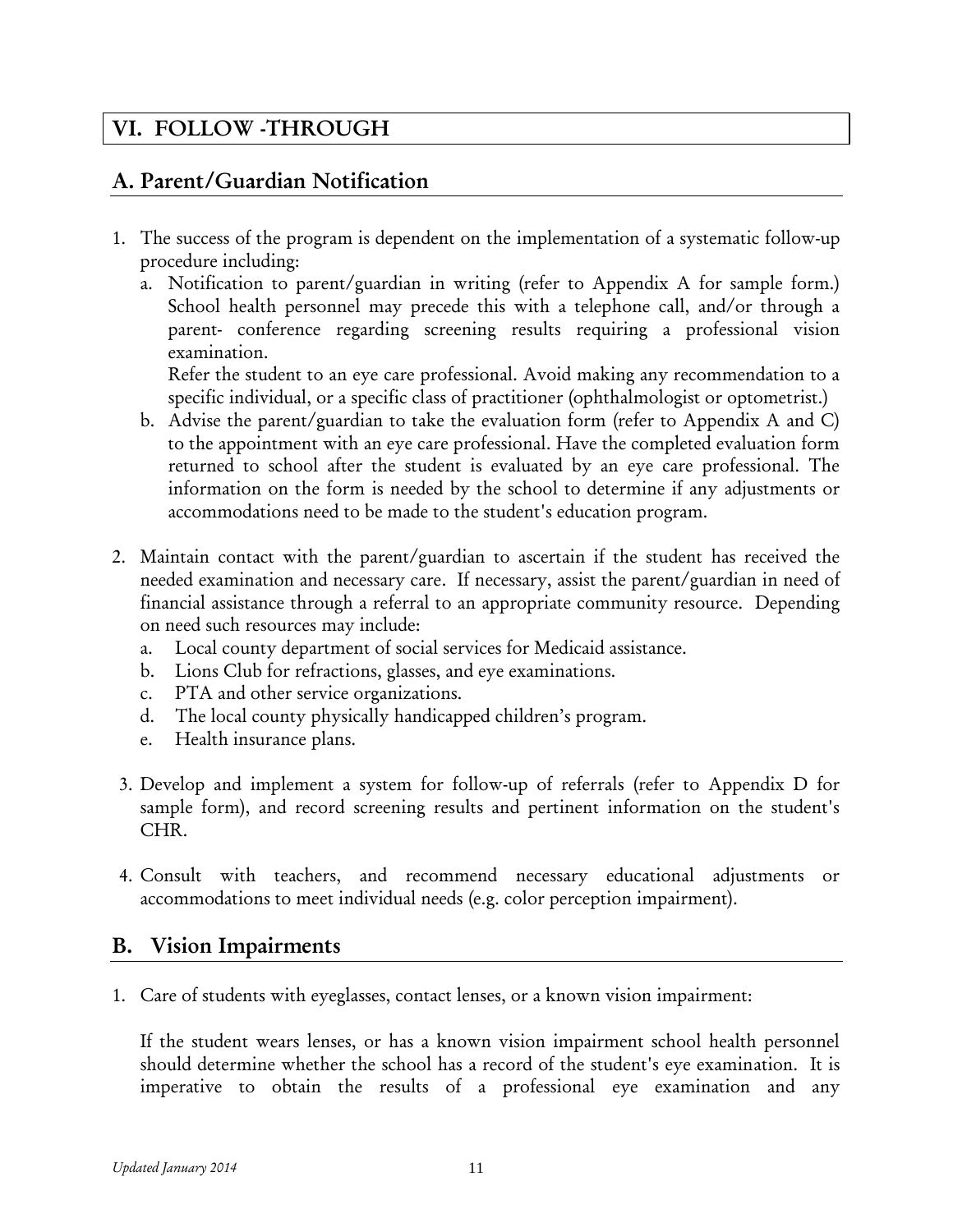recommendations that might affect school performance. If a student has lenses or reduced vision with lenses, school health personnel should do the following:

- a. School health personnel can assist the student in adjusting to the need for corrective lenses if newly prescribed and/or other therapeutic interventions such as patching, or eye drops.
- b. Engage in direct student counseling regarding eye health and safety.
- c. Emphasize the importance of continued follow-up by the student's eye care professional. Reinforce with the student the reasons for regular eye examinations.
- d. Teach the student the importance of keeping his/her lenses clean and properly adjusted. Demonstrate how to do this as needed.
- 2. Care of students with non-correctable vision loss (severe vision handicaps):

Some students have visual impairments that cannot be fully corrected through treatment. In these cases school health personnel should do the following:

- a. Counsel parents/guardian regarding severe vision loss.
- b. Refer students to a Teacher of the Visually Impaired and/or Orientation & Mobility Specialist.
- c. Refer to the Committee on Special Education in the school district.
- d. Refer parents/guardian to the physically handicapped children's program in their county for eligible services relating to the student's visual handicap.

 e. Review the professional eye exam report for information to determine if any adjustments or

accommodations need to be made to the student's education program.

(Including participation in physical education, intramurals, and interscholastic sports.)

- f. Maintain identification procedures for students with severe visual impairment as well
- as

referral and follow-up services at periodic intervals.

- g. Make certain the student is following the eye care professional's recommendations regarding the wearing of protective eyewear for activities at school with a risk of eye injury. This may include, assisting the student in obtaining appropriate eyewear, and explaining to school staff the importance of the student wearing the eyewear at school.
- **Note:** School health personnel in collaboration with the physical education teacher should develop procedures and practices in regard to participation in physical education, intramurals, recess, and interscholastic activities.

Refer to Physical Education Programs which can be found in the NYSED School Health Examination Guidelines at:

http://www.p12.nysed.gov/sss/schoolhealth/schoolhealthservices/SchoolHealthExaminationGuidelines.pdf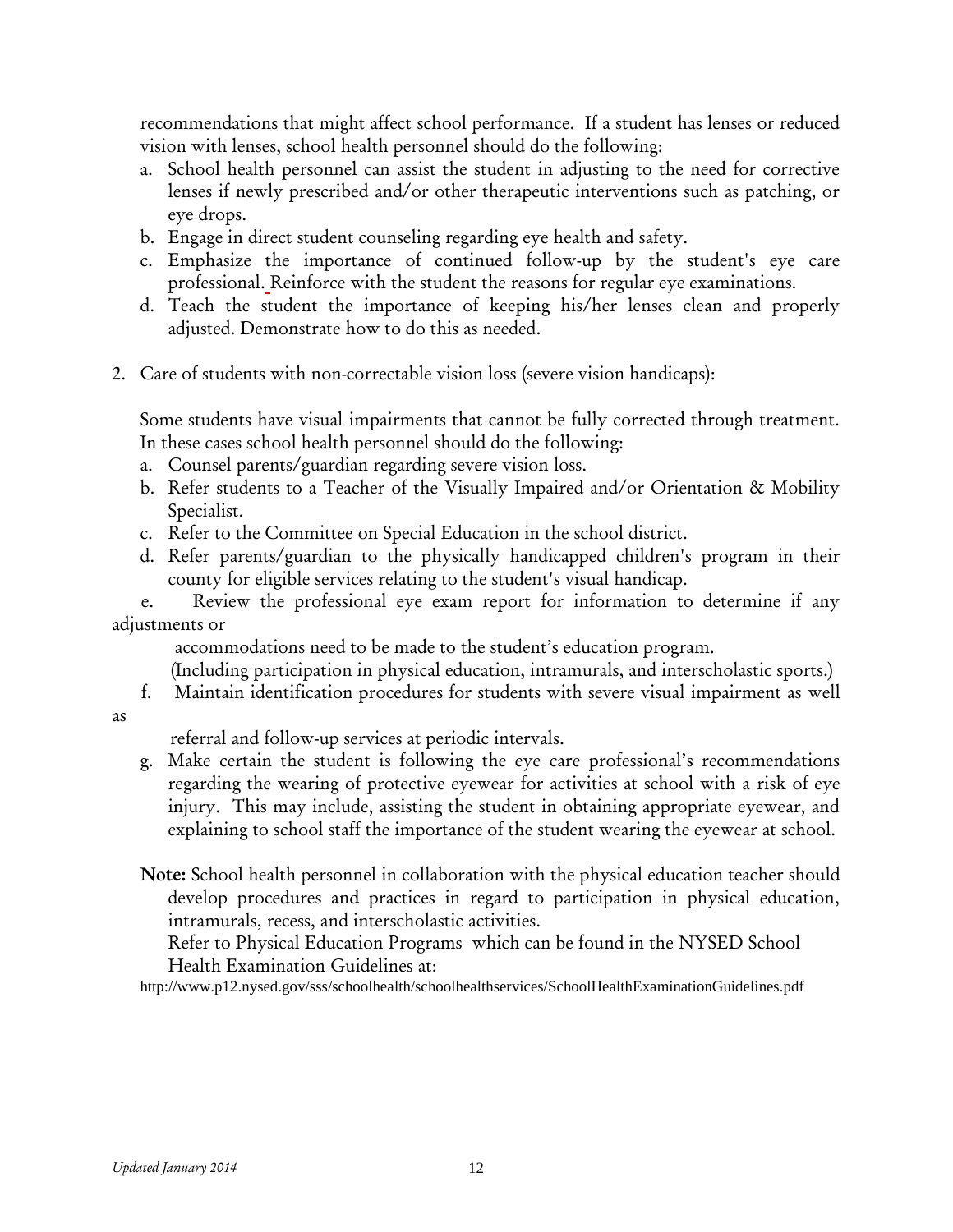# **VII. RELIGIOUS EXEMPTIONS**

Vision screening will not be required where a student, the parent, or person in parental relation to the student, objects to the screening on the grounds that the screening conflicts with their genuine and sincere religious beliefs. A written and signed statement from the student, parent or person in parental relation to the student that such person hold such beliefs must be submitted to the principal or the principal's designee in which case the principal or principal's designee may require supporting documents.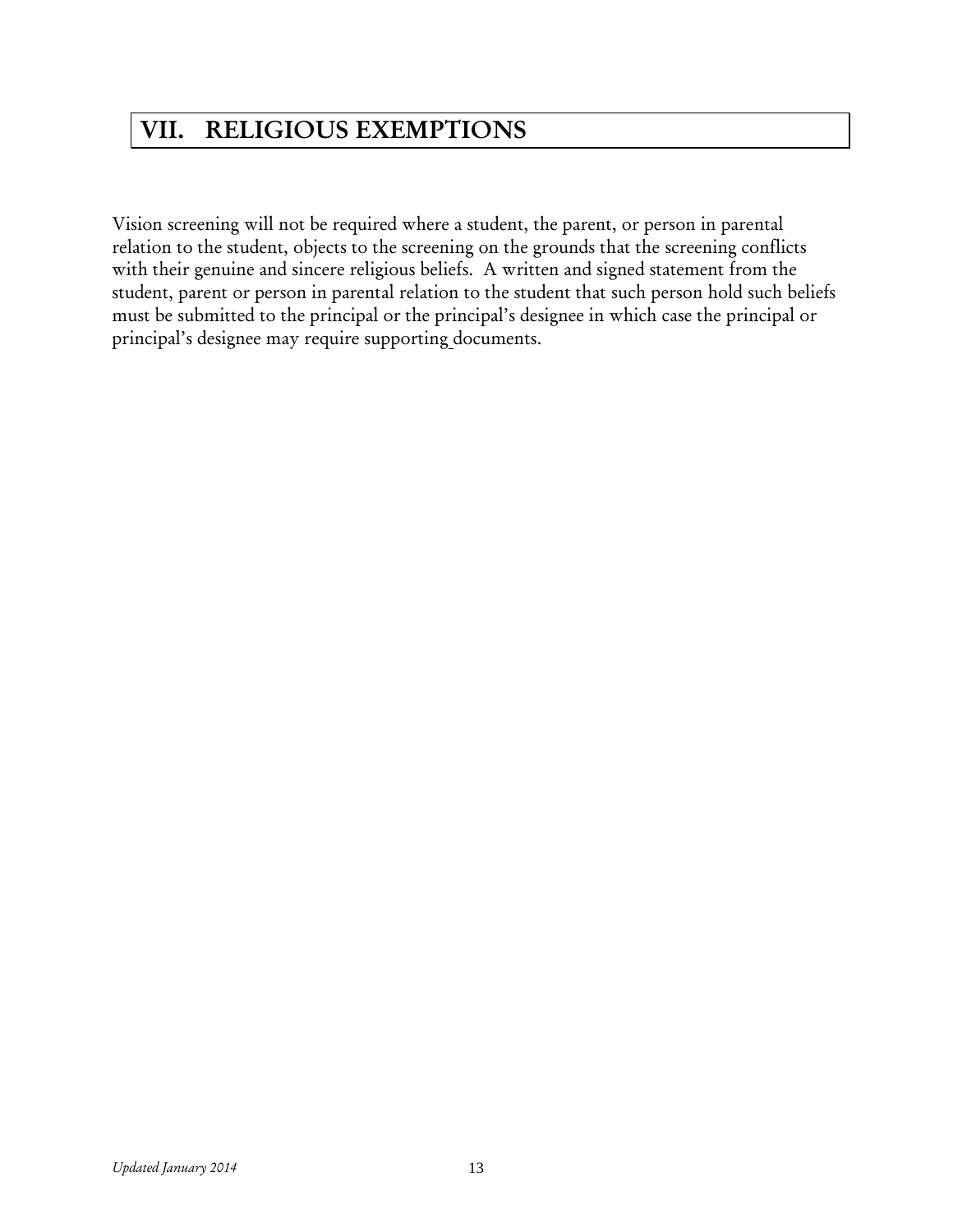## **VIII. GLOSSARY**

**Amblyopia** - reduced vision that is not correctable with eyeglasses. Often treated with patching, eyeglasses, or eye drops (It is sometimes called "lazy eye.")

**Astigmatism** – a refractive error usually related to irregular curvature of the front surface (cornea) of the eye, resulting in an irregular focus, or a blurred image being seen whether the object is near or far.

**Color vision –** ability to discriminate between different colors.

**Distance visual acuity** - the ability to see symbols at a measured distance of 20 feet or the equivalent.

**Hyperopia** - a refractive error in which parallel light rays focus behind the retina, frequently called "farsightedness".

**Myopia** - a refractive error in which parallel light rays from a distant object focus in front of the retina, often called "nearsightedness."

**Near visual acuity** - the ability to see symbols at a measured distance of 13-14 inches.

**Strabismus** – ocular misalignment; it is a common cause of amblyopia.

**Visual acuity** - clarity of central vision; ability to discriminate details; measurements indicate the smallest figure or symbol recognizable in central vision.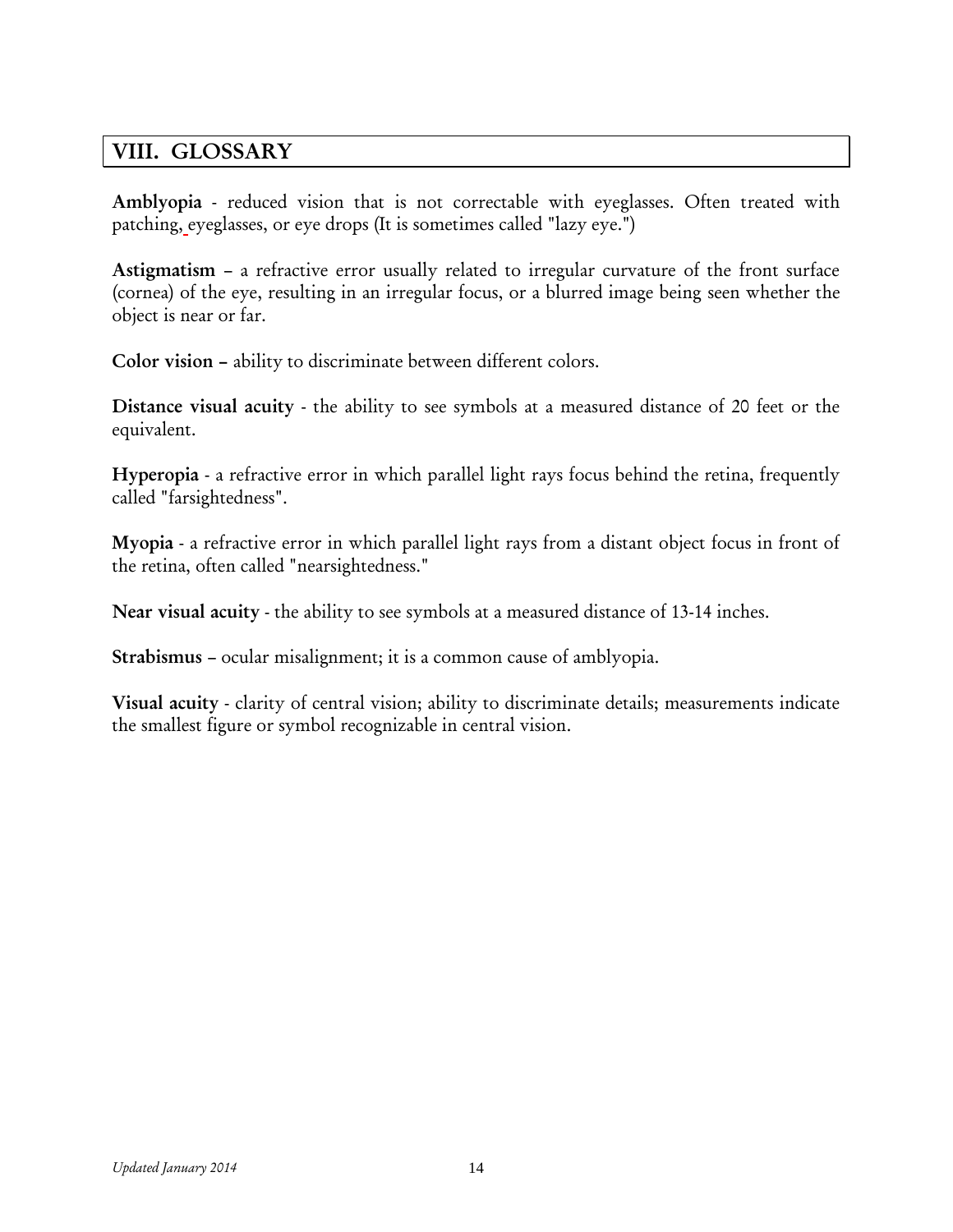## **IX. REFERENCES**

**New York State Education Department,** *Amendment to NY State Education Law, Article 19, Medical and Health Services. Section 905. (Effective September 1, 2005 Accessed 1/28/14*  http://www.p12.nysed.gov/sss/schoolhealth/schoolhealthservices/#LAWSANDREGS

**New York State Education Department, Education, P-16:** *Regulations of the Commissioner of Education, Sections 136.1, 136.2 and 136.3 Accessed 1/28/14*  http://www.p12.nysed.gov/sss/schoolhealth/schoolhealthservices/#LAWSANDREGS

**New York Statewide School Health Services Center.** *School Health Services: A – Z Index. Accessed 1/28/14*  http://www.schoolhealthservicesny.com/a-zindex.cfm

**School Health: A Guide for Health Professionals.** 1987) Elk Grove Village, IL. AmericanAcademy of Pediatrics: *Accessed 1/28/14 <http://www.aafp.org/afp/980901ap/broderic.html>*

**American Academy of Pediatrics Committee on Practice and Ambulatory Medicine, Section on Ophthalmology**. Vision Screening Guidelines. Pediatrics 1996; 98:153-7.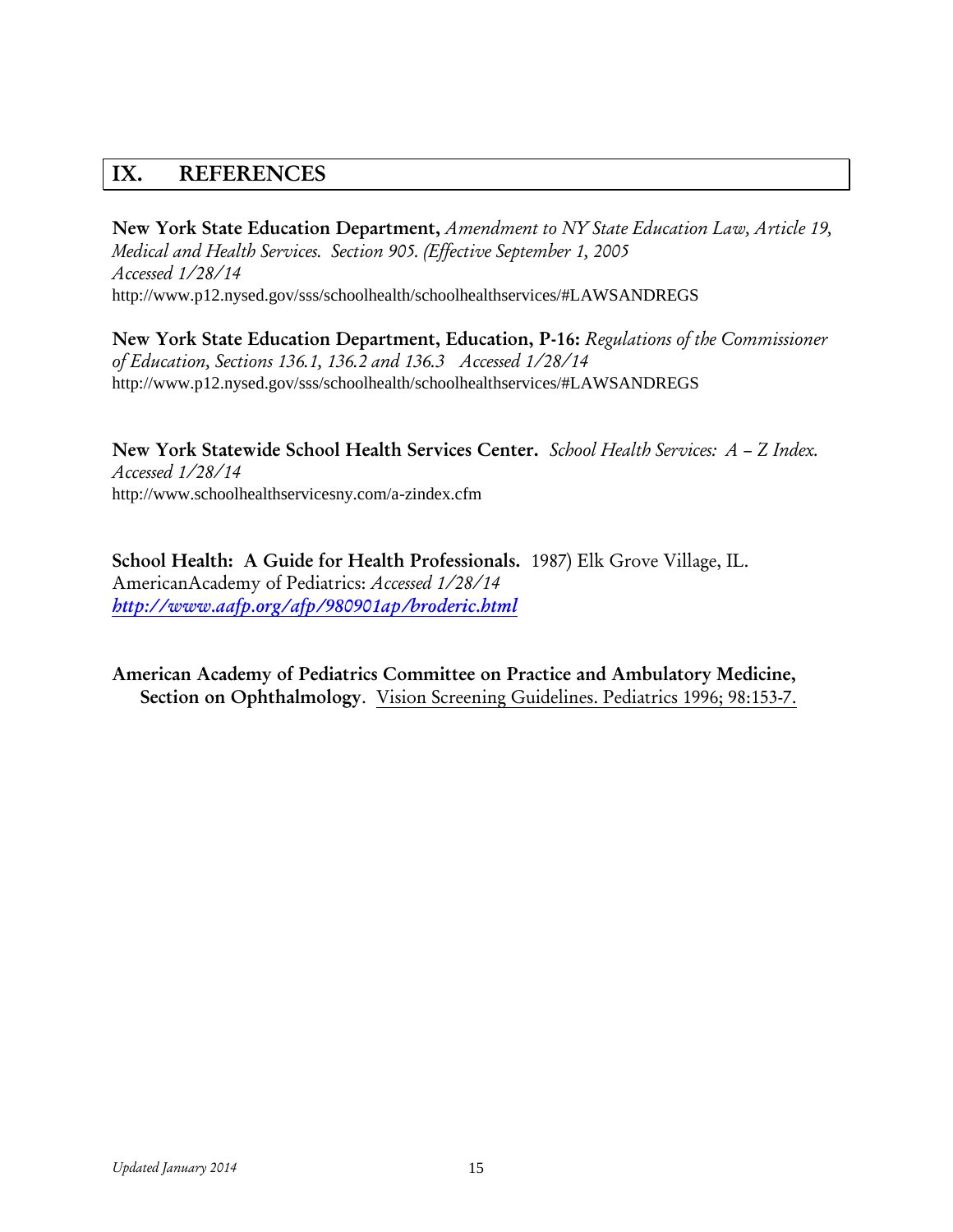## **APPENDIX A**

#### SAMPLE FORM **School Vision Screening Parent/Guardian Notification**

 $\mathcal{L} = \{ \mathcal{L} \mathcal{L} \mathcal{L} \mathcal{L} \mathcal{L} \mathcal{L} \mathcal{L} \mathcal{L} \mathcal{L} \mathcal{L} \mathcal{L} \mathcal{L} \mathcal{L} \mathcal{L} \mathcal{L} \mathcal{L} \mathcal{L} \mathcal{L} \mathcal{L} \mathcal{L} \mathcal{L} \mathcal{L} \mathcal{L} \mathcal{L} \mathcal{L} \mathcal{L} \mathcal{L} \mathcal{L} \mathcal{L} \mathcal{L} \mathcal{L} \mathcal{L} \mathcal{L} \mathcal{L} \mathcal{L} \$ **(School name)**

Dear Parent or Guardian:

When your child was screened for vision at school, he/she had some trouble reading the charts. Your child's health and vision are important to us. These results may or may not mean there is a problem; therefore it is recommended that your child's eyes be examined by an eye care professional. It is requested that you take this form to your child's eye exam along with the enclosed "Report of Eye Examination to the School" form. Return the completed "Report of Eye Examination to the School" form to the school as soon as possible. Thank you for your cooperation.

Your child \_\_\_\_\_\_\_\_\_\_\_\_\_\_\_\_\_\_\_\_\_\_\_\_\_\_\_\_\_\_\_\_\_\_\_\_\_\_\_\_\_\_\_\_\_\_ in grade\_\_\_\_\_\_\_\_\_\_\_\_

| received a vision screening at school on |        | . The following results were obtained: |
|------------------------------------------|--------|----------------------------------------|
|                                          | (date) |                                        |
| Observations:                            |        |                                        |

| <b>Vision Test</b>   | <b>Without Lenses</b> | WithLenses    |
|----------------------|-----------------------|---------------|
| Distance Acuity      | Right Eye 20/         | Right Eye 20/ |
|                      |                       |               |
|                      | Left Eye $20/$        | Left Eye 20/  |
| Near Acuity          | Right Eye 20/         | Right Eye 20/ |
|                      | Left Eye 20/          | Left Eye 20/  |
| Plus Lens $(+2.25):$ | Right Eye 20/         | Right Eye 20/ |
|                      | Left Eye 20/          | Left Eye 20/  |

(*Signature of school health professional*) *Date*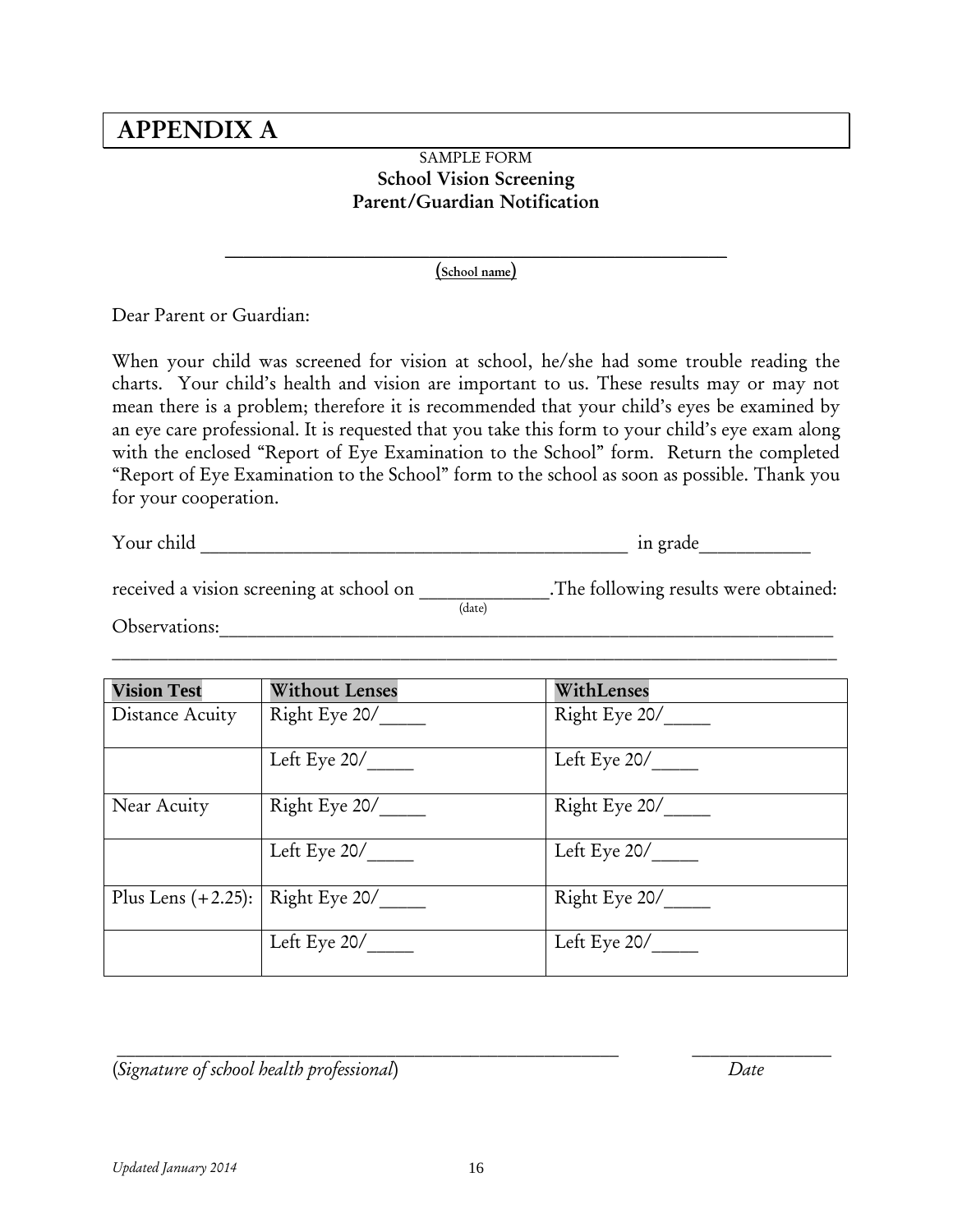# **APPENDIX B**

|                                                        |                                                                                                                                                                      | DOB                                                                                                                                 |
|--------------------------------------------------------|----------------------------------------------------------------------------------------------------------------------------------------------------------------------|-------------------------------------------------------------------------------------------------------------------------------------|
|                                                        |                                                                                                                                                                      |                                                                                                                                     |
| Visual Acuity Distance Without correction:             |                                                                                                                                                                      |                                                                                                                                     |
|                                                        | With Correction                                                                                                                                                      | $L_{\underline{\hspace{2cm}}\underline{\hspace{2cm}}}$                                                                              |
| Visual acuity: Near                                    | Without correction                                                                                                                                                   | $R_{\underline{\hspace{1cm}}\underline{\hspace{1cm}}} L_{\underline{\hspace{1cm}}\underline{\hspace{1cm}}\underline{\hspace{1cm}}}$ |
|                                                        | With Correction                                                                                                                                                      | $R \qquad \qquad L \qquad \qquad L \qquad \qquad$                                                                                   |
|                                                        | Peripheral vision, if fields are restricted, indicate degree and location: ________________________                                                                  |                                                                                                                                     |
|                                                        | Plan: □ No treatment at this time □ Eyeglasses □ Contact Lenses □ Patch                                                                                              |                                                                                                                                     |
|                                                        | Please indicate when or under what conditions corrective lenses/patch should be worn:                                                                                |                                                                                                                                     |
| Requirements: _______ Correction not required          | Correction prescribed<br>Glasses ________ contact lenses                                                                                                             |                                                                                                                                     |
| Corrected Visual Acuity: R 20/                         |                                                                                                                                                                      | L20/                                                                                                                                |
| Frequency of Classroom Use:<br>____ Wear at all times. | Wear at all times.<br>Wear for reading tasks only<br><u> Wear for chistance only</u><br>Other (specify)<br><u> Other (specify)</u>                                   |                                                                                                                                     |
|                                                        | Physical Education: (Note: Only polycarbonate lenses are acceptable for wear during physical education)<br>Wear for physical education Remove for physical education |                                                                                                                                     |
|                                                        |                                                                                                                                                                      |                                                                                                                                     |
| Telephone number_                                      |                                                                                                                                                                      |                                                                                                                                     |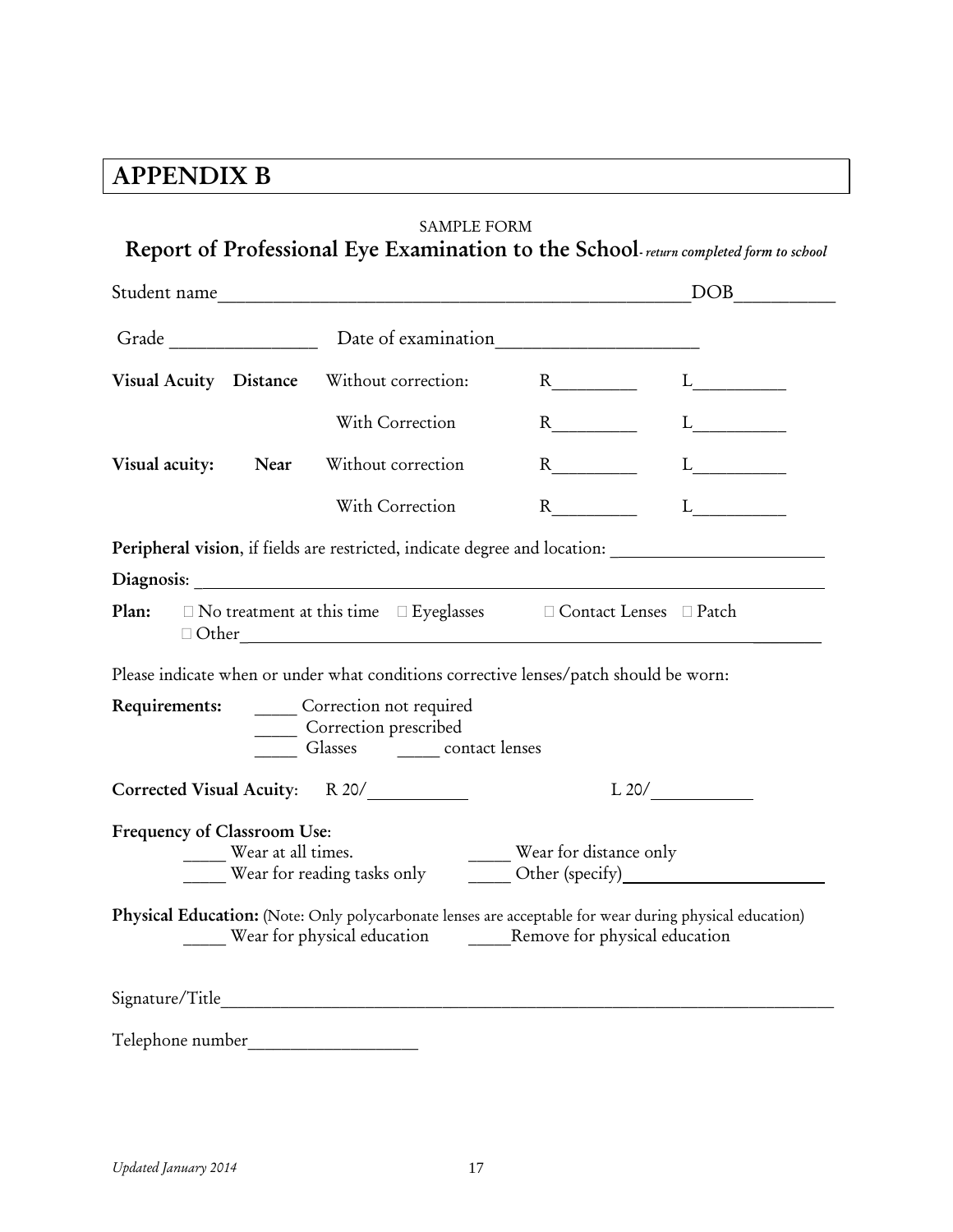## **APPENDIX C**

#### SAMPLE FORM **CLASSROOM TEACHER OBSERVATIONS-VISION**

## **Student Name:\_\_\_\_\_\_\_\_\_\_\_\_\_\_\_\_\_\_\_\_\_\_\_\_\_\_\_\_\_\_\_\_\_\_\_\_\_\_\_\_\_\_\_\_\_\_\_\_\_\_\_Grade:\_\_\_\_\_\_\_\_**

## **Please check all that apply:**

| $\Box$                         | The student complains of headaches, nausea/dizziness, burning eyes, rubbing eyes, or other signs |  |  |  |
|--------------------------------|--------------------------------------------------------------------------------------------------|--|--|--|
|                                | of eye fatigue during or after visual activities.                                                |  |  |  |
| <b>Eye Movement Abilities:</b> |                                                                                                  |  |  |  |
| П                              | Head turns as reads across page.                                                                 |  |  |  |
| п                              | Loses place often during reading.                                                                |  |  |  |
| П                              | Needs finger or marker to keep place.                                                            |  |  |  |
| П                              | Displays short attention span in reading or copying.                                             |  |  |  |
| П                              | Frequently omits words when reading.                                                             |  |  |  |
| П                              | Writes up or down hill on paper.                                                                 |  |  |  |
| П                              | Rereads or skips lines unknowingly.                                                              |  |  |  |
| П                              | Misaligns digits in number columns.                                                              |  |  |  |
| П                              | Squints, closes or covers one eye.                                                               |  |  |  |
| П                              | Tilts head extremely while working at desk.                                                      |  |  |  |
| П                              | Writes crookedly, poorly spaced; can't stay on ruled lines.                                      |  |  |  |
| п                              | Misaligns both horizontal and vertical series of numbers.                                        |  |  |  |
| П                              | Uses hand or fingers to keep his place on the page.                                              |  |  |  |
|                                | Repeatedly confuses left-right directions.                                                       |  |  |  |
|                                | <b>Visual Form Perception:</b>                                                                   |  |  |  |
| П                              | Mistakes words with same or similar beginnings.                                                  |  |  |  |
| П                              | Reverses letters and/or words in writing and copying.                                            |  |  |  |
| П                              | Confuses likenesses and minor differences.                                                       |  |  |  |
| П                              | Has difficulty noting fine detail in words or pictures.                                          |  |  |  |
| п                              | Does not recognize color differences.                                                            |  |  |  |
| П                              | Has difficulty recognizing common objects.                                                       |  |  |  |
| П                              | Holds materials too close or too far from eyes when reading or examining objects.                |  |  |  |
| П                              | Loses interest too quickly when reading.                                                         |  |  |  |
| П                              | Blinks excessively at desk and/or reading; not elsewhere.                                        |  |  |  |
| П                              | Complains of discomfort in tasks that demand visual interpretation.                              |  |  |  |
| П                              | Closes or covers one eye when reading or doing desk work.                                        |  |  |  |
| П                              | Makes errors in copying from chalkboard to paper on desk.                                        |  |  |  |
|                                | Needs more time than others to copy from board.                                                  |  |  |  |
| П                              | Squints to see chalkboard or requests to move nearer:<br>Copy at what distance:                  |  |  |  |
| $\Box$                         | Makes errors in copying from reference book to notebook.                                         |  |  |  |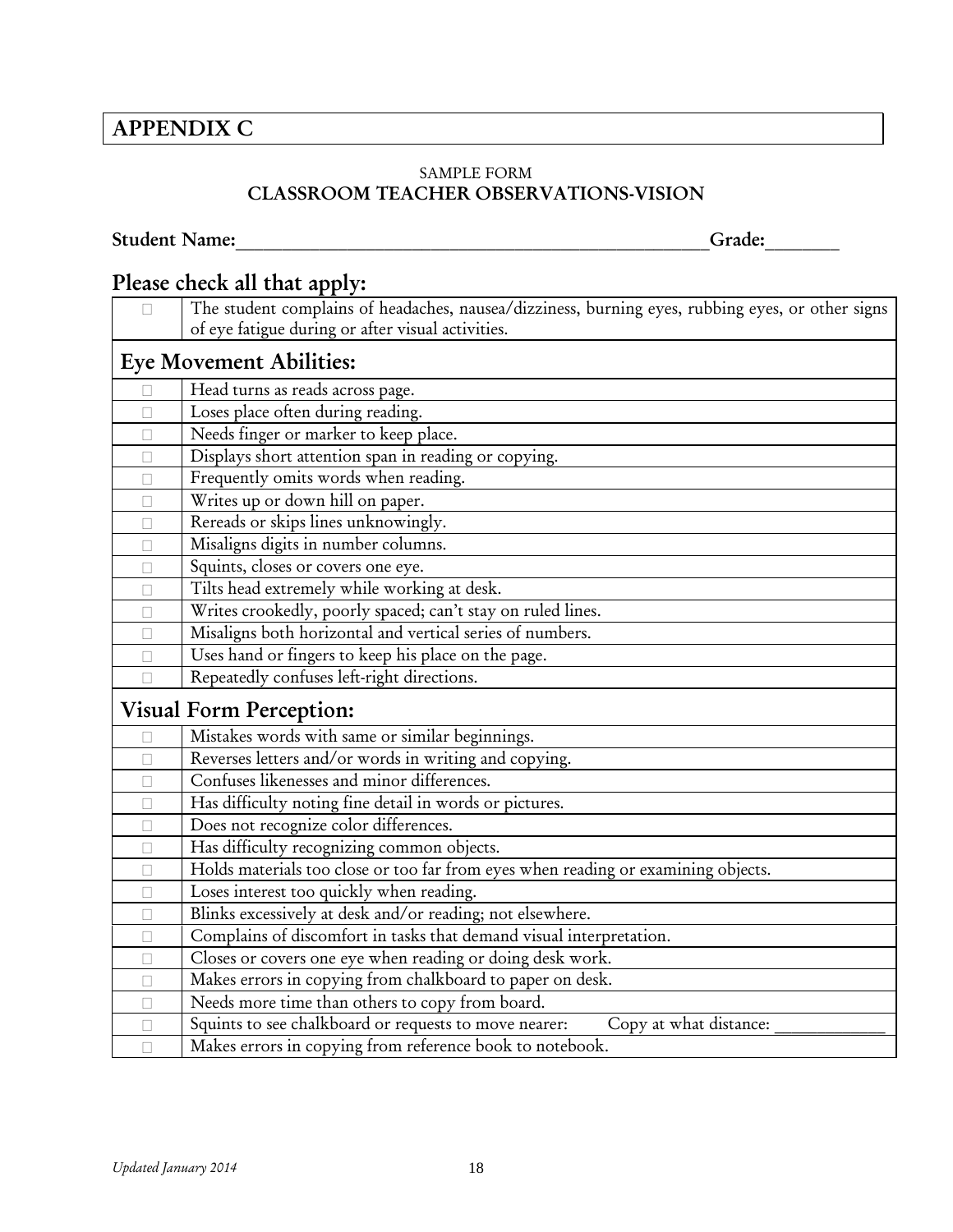| Can the Student See Projected Images From: |                       |  |
|--------------------------------------------|-----------------------|--|
|                                            | Overhead projector    |  |
|                                            | Movies                |  |
|                                            | Video (on TV monitor) |  |
|                                            | Filmstrips            |  |

| Can the Student See: |                                                                                                                 |  |  |
|----------------------|-----------------------------------------------------------------------------------------------------------------|--|--|
| П                    | Regular print books                                                                                             |  |  |
| П                    | Magazines                                                                                                       |  |  |
| П                    | Newspapers                                                                                                      |  |  |
| $\mathbb{R}^n$       | Duplicated materials                                                                                            |  |  |
| П                    | Photocopy                                                                                                       |  |  |
| П                    | Maps/Graphs                                                                                                     |  |  |
|                      | <b>Visual Perception Skills:</b>                                                                                |  |  |
| П                    | The student has difficulty following printed directions.                                                        |  |  |
| П                    | Difficulty locating objects in the room or outdoors                                                             |  |  |
| П                    | Difficulty scanning for a particular object or word.                                                            |  |  |
| П                    | Difficulty relating parts to whole.                                                                             |  |  |
|                      | Difficulty with measurement concepts.                                                                           |  |  |
| П                    | Difficulty with small objects and/or fine detail.                                                               |  |  |
| П                    | Difficulty recognizing objects or people at a distance.                                                         |  |  |
| П                    | Problems with letter reversals.                                                                                 |  |  |
|                      | Difficulty with organization of objects, words or ideas (matching, sorting, classifying, etc.)                  |  |  |
|                      | <b>Visual Motor Skill Behavior:</b>                                                                             |  |  |
|                      | List any type of fine motor activities with which the student has frequent difficulty.                          |  |  |
|                      |                                                                                                                 |  |  |
|                      | Does the student appear to be overly clumsy in motor activities?<br>$\Box$ No<br>$\Box$ Yes                     |  |  |
|                      | Describe:                                                                                                       |  |  |
|                      |                                                                                                                 |  |  |
|                      | Does the student seem to rely more on touch than vision to examine things?<br>$\Box$ Yes $\Box$ No<br>Describe: |  |  |
|                      |                                                                                                                 |  |  |
|                      | Does the student ever reach for an object and miss by several inches?<br>$\Box$ Yes $\Box$ No                   |  |  |